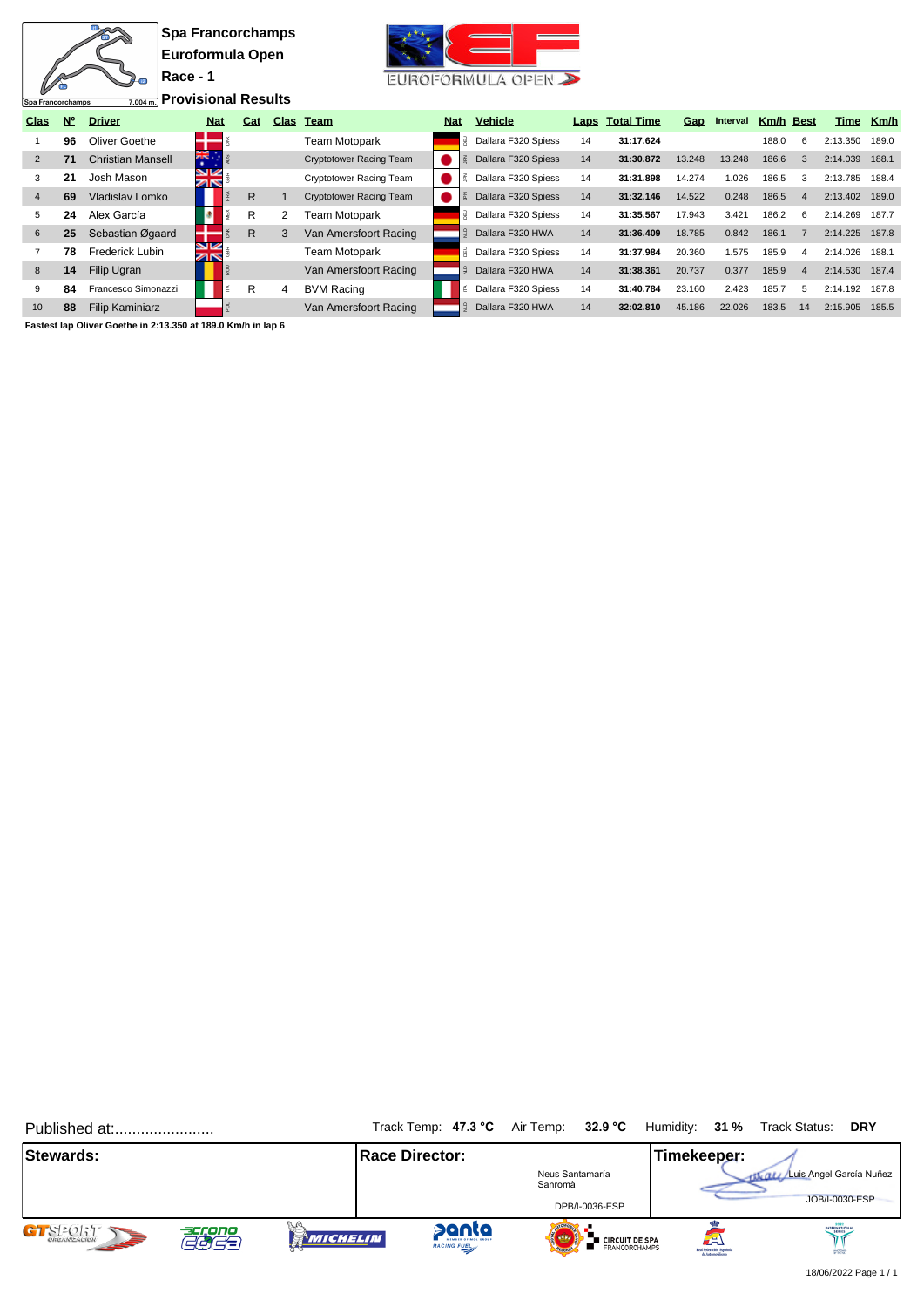| Spa Francorchamps |             | $A - 2$<br>7.004 m       | Race - 1 | <b>Spa Francorchamps</b><br>Euroformula Open |              |                | <b>Provisional Results by Category</b> |            | EUROFORMULA OPEN           |      |                   |            |          |       |                |          |       |
|-------------------|-------------|--------------------------|----------|----------------------------------------------|--------------|----------------|----------------------------------------|------------|----------------------------|------|-------------------|------------|----------|-------|----------------|----------|-------|
| Clas              | $N^{\circ}$ | <b>Driver</b>            |          | <b>Nat</b>                                   | Cat          |                | Clas Team                              | <b>Nat</b> | <b>Vehicle</b>             | Laps | <b>Total Time</b> | <b>Gap</b> | Interval |       | Km/h Best      | Time     | Km/h  |
|                   | 96          | Oliver Goethe            |          |                                              |              |                | <b>Team Motopark</b>                   |            | R Dallara F320 Spiess      | 14   | 31:17.624         |            |          | 188.0 | 6              | 2:13.350 | 189.0 |
| $\overline{2}$    | 71          | <b>Christian Mansell</b> |          | *ঁ                                           |              |                | <b>Cryptotower Racing Team</b>         |            | Dallara F320 Spiess        | 14   | 31:30.872         | 13.248     | 13.248   | 186.6 | 3              | 2:14.039 | 188.1 |
| 3                 | 21          | Josh Mason               |          | <u>nis</u><br>Sis                            |              |                | Cryptotower Racing Team                |            | Dallara F320 Spiess        | 14   | 31:31.898         | 14.274     | 1.026    | 186.5 | 3              | 2:13.785 | 188.4 |
| $\overline{4}$    | 78          | <b>Frederick Lubin</b>   |          |                                              |              |                | <b>Team Motopark</b>                   |            | Report Dallara F320 Spiess | 14   | 31:37.984         | 20.360     | 6.086    | 185.9 | $\overline{4}$ | 2:14.026 | 188.1 |
| 5                 | 14          | Filip Ugran              |          |                                              |              |                | Van Amersfoort Racing                  |            | Dallara F320 HWA           | 14   | 31:38.361         | 20.737     | 0.377    | 185.9 | 4              | 2:14.530 | 187.4 |
| 6                 | 88          | <b>Filip Kaminiarz</b>   |          |                                              |              |                | Van Amersfoort Racing                  |            | Dallara F320 HWA           | 14   | 32:02.810         | 45.186     | 24.449   | 183.5 | 14             | 2:15.905 | 185.5 |
|                   |             | <b>Rookie</b>            |          |                                              |              |                |                                        |            |                            |      |                   |            |          |       |                |          |       |
|                   | 69          | Vladislav Lomko          |          |                                              | R            |                | Cryptotower Racing Team                |            | Dallara F320 Spiess        | 14   | 31:32.146         |            |          | 186.5 | 4              | 2:13.402 | 189.0 |
| 2                 | 24          | Alex García              |          |                                              | R            | $\overline{2}$ | Team Motopark                          |            | R Dallara F320 Spiess      | 14   | 31:35.567         | 3.421      | 3.421    | 186.2 | 6              | 2:14.269 | 187.7 |
| 3                 | 25          | Sebastian Øgaard         |          |                                              | R            | 3              | Van Amersfoort Racing                  |            | Dallara F320 HWA           | 14   | 31:36.409         | 4.263      | 0.842    | 186.1 |                | 2:14.225 | 187.8 |
| 4                 | 84          | Francesco Simonazzi      |          |                                              | $\mathsf{R}$ | 4              | <b>BVM Racing</b>                      |            | Dallara F320 Spiess        | 14   | 31:40.784         | 8.638      | 4.375    | 185.7 | $\overline{5}$ | 2:14.192 | 187.8 |

**Fastest lap Oliver Goethe in 2:13.350 at 189.0 Km/h in lap 6**

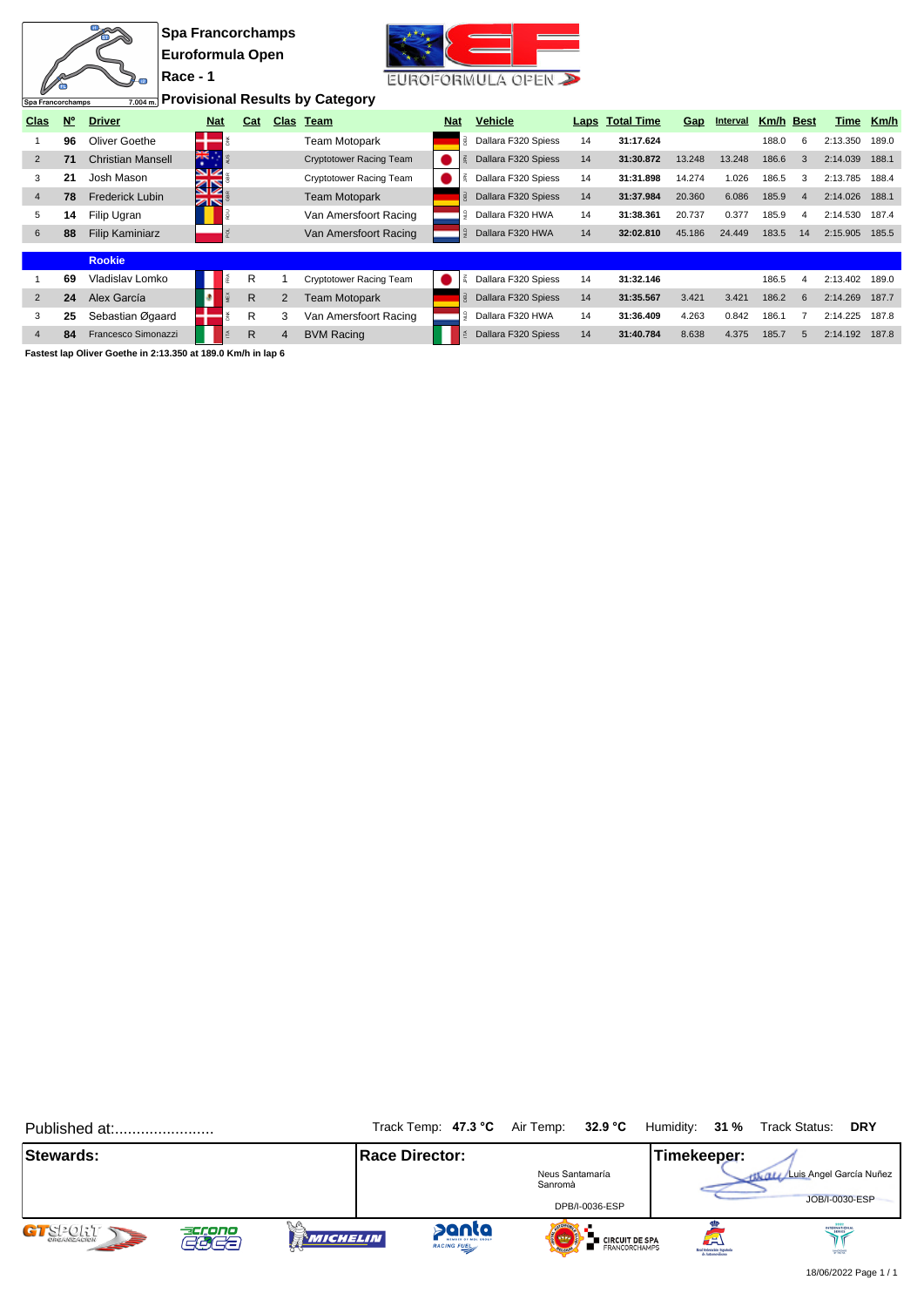$\frac{m}{m}$ **Spa Francorchamps Euroformula Open Race - 1**  $\overline{2}$ 



**Provisional Classification by Driver Fastest Lap**

| Spa Francorchamps |             |                          |            |     |                | $7.004\,\mathrm{m}$ II TUVISIUNIAI UIASSIIIUAIUNI DY DITYUI TASLUST LAD |     |                     |      |             |             |       |              |       |
|-------------------|-------------|--------------------------|------------|-----|----------------|-------------------------------------------------------------------------|-----|---------------------|------|-------------|-------------|-------|--------------|-------|
| <b>Clas</b>       | $N^{\circ}$ | <b>Driver</b>            | <b>Nat</b> | Cat |                | <b>Clas Team</b>                                                        | Nat | <b>Vehicle</b>      | Laps | <b>Best</b> | <u>Time</u> |       | Gap Interval | Km/h  |
|                   | 96          | Oliver Goethe            |            |     |                | Team Motopark                                                           |     | Dallara F320 Spiess | 14   | 6           | 2:13.350    |       |              | 189.0 |
| 2                 | 69          | Vladislav Lomko          |            | R.  |                | <b>Cryptotower Racing Team</b>                                          |     | Dallara F320 Spiess | 14   | 4           | 2:13.402    | 0.052 | 0.052        | 189.0 |
| 3                 | 21          | Josh Mason               | VK<br>ସ⊠   |     |                | <b>Cryptotower Racing Team</b>                                          |     | Dallara F320 Spiess | 14   | 3           | 2:13.785    | 0.435 | 0.383        | 188.4 |
| $\overline{4}$    | 78          | Frederick Lubin          | 烈          |     |                | <b>Team Motopark</b>                                                    |     | Dallara F320 Spiess | 14   | 4           | 2:14.026    | 0.676 | 0.241        | 188.1 |
| 5                 |             | <b>Christian Mansell</b> |            |     |                | <b>Cryptotower Racing Team</b>                                          |     | Dallara F320 Spiess | 14   | 3           | 2:14.039    | 0.689 | 0.013        | 188.1 |
| 6                 | 84          | Francesco Simonazzi      |            | R.  | $\overline{2}$ | <b>BVM Racing</b>                                                       |     | Dallara F320 Spiess | 14   | 5           | 2:14.192    | 0.842 | 0.153        | 187.8 |
|                   | 25          | Sebastian Øgaard         |            | R   | 3              | Van Amersfoort Racing                                                   |     | Dallara F320 HWA    | 14   |             | 2:14.225    | 0.875 | 0.033        | 187.8 |
| 8                 | 24          | Alex García              |            | R.  | 4              | Team Motopark                                                           |     | Dallara F320 Spiess | 14   | 6           | 2:14.269    | 0.919 | 0.044        | 187.7 |
| 9                 | 14          | Filip Ugran              |            |     |                | Van Amersfoort Racing                                                   |     | Dallara F320 HWA    | 14   | 4           | 2:14.530    | 1.180 | 0.261        | 187.4 |
| 10                | 88          | <b>Filip Kaminiarz</b>   |            |     |                | Van Amersfoort Racing                                                   |     | Dallara F320 HWA    | 14   | 14          | 2:15.905    | 2.555 | 1.375        | 185.5 |
|                   |             |                          |            |     |                |                                                                         |     |                     |      |             |             |       |              |       |













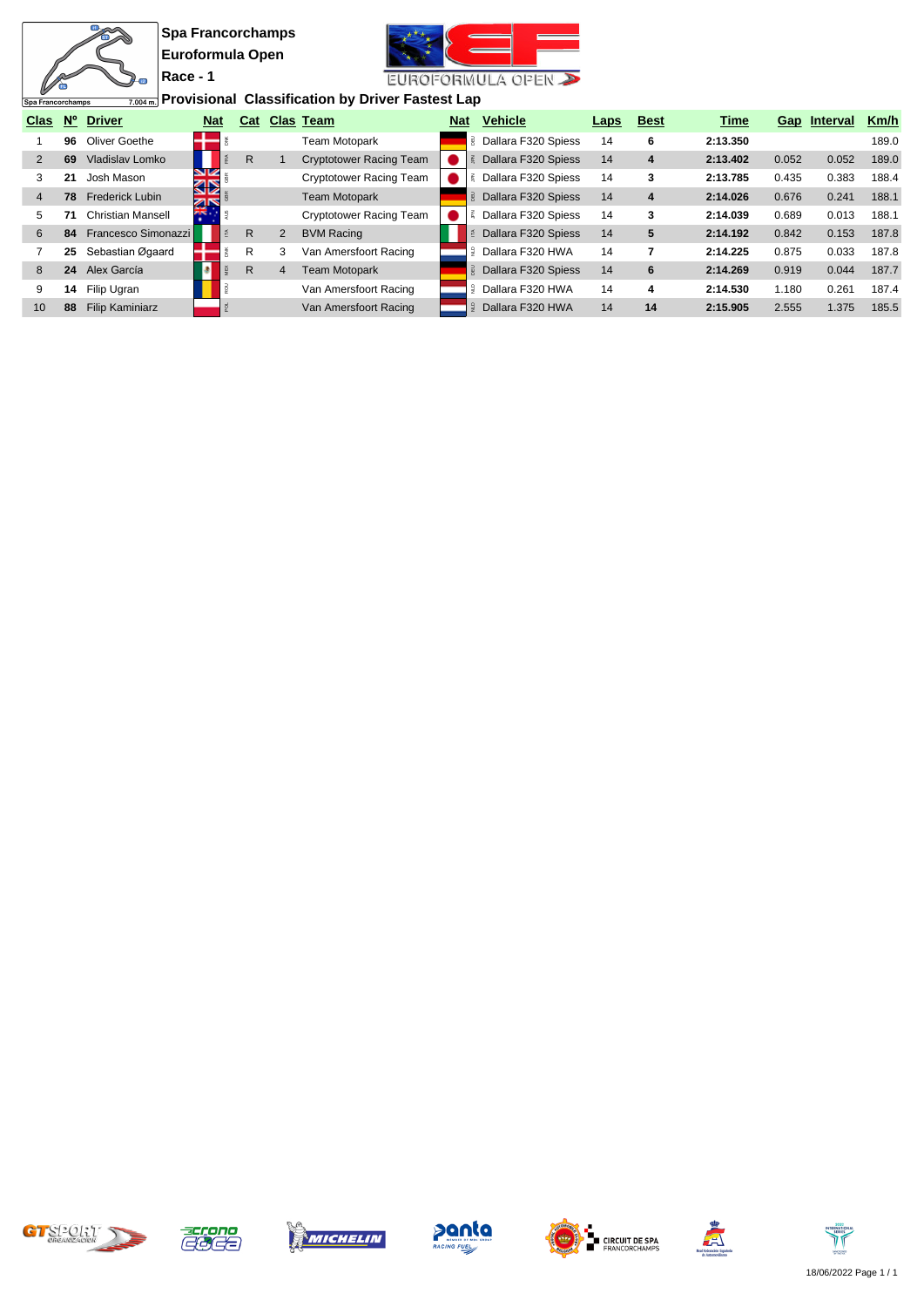$\overline{\mathbf{u}}$ 衙

Spa Francorchamps

21



**<u>7.004m.</u>** Distance and Speed Average

| Clas           | $N^{\circ}$ | <b>Driver</b>            | <b>Nat</b>         | Cat     |   | Clas Team                      | <b>Nat</b> | <b>Vehicle</b>           | <b>Laps</b> | <b>Distance</b> | <b>Total Time</b> | Km/h  |
|----------------|-------------|--------------------------|--------------------|---------|---|--------------------------------|------------|--------------------------|-------------|-----------------|-------------------|-------|
|                | 96          | Oliver Goethe            |                    |         |   | Team Motopark                  |            | R Dallara F320 Spiess    | 14          | 98.05           | 31:17.624         | 188.0 |
|                | 71          | <b>Christian Mansell</b> | K<br>$m \approx 1$ |         |   | <b>Cryptotower Racing Team</b> |            | Dallara F320 Spiess      | 14          | 98.05           | 31:30.872         | 186.6 |
|                | 21          | Josh Mason               | VK<br>বাষ          |         |   | <b>Cryptotower Racing Team</b> |            | Dallara F320 Spiess      | 14          | 98.05           | 31:31.898         | 186.5 |
| $\overline{4}$ | 69          | Vladislav Lomko          |                    | R       |   | <b>Cryptotower Racing Team</b> |            | Dallara F320 Spiess      | 14          | 98.05           | 31:32.146         | 186.5 |
| 5              | 24          | Alex García              |                    | ěΧ<br>R | 2 | <b>Team Motopark</b>           | 쿚          | Dallara F320 Spiess      | 14          | 98.05           | 31:35.567         | 186.2 |
| 6              | 25          | Sebastian Øgaard         |                    | R       | 3 | Van Amersfoort Racing          |            | Dallara F320 HWA         | 14          | 98.05           | 31:36.409         | 186.1 |
|                | 78          | Frederick Lubin          | VK<br>বাষ          |         |   | Team Motopark                  |            | Dallara F320 Spiess<br>롸 | 14          | 98.05           | 31:37.984         | 185.9 |
| 8              | 14          | Filip Ugran              |                    |         |   | Van Amersfoort Racing          |            | Dallara F320 HWA         | 14          | 98.05           | 31:38.361         | 185.9 |
| 9              | 84          | Francesco Simonazzi      |                    | R<br>É  | 4 | <b>BVM Racing</b>              | Ě          | Dallara F320 Spiess      | 14          | 98.05           | 31:40.784         | 185.7 |
| 10             | 88          | <b>Filip Kaminiarz</b>   |                    |         |   | Van Amersfoort Racing          |            | Dallara F320 HWA         | 14          | 98.05           | 32:02.810         | 183.5 |











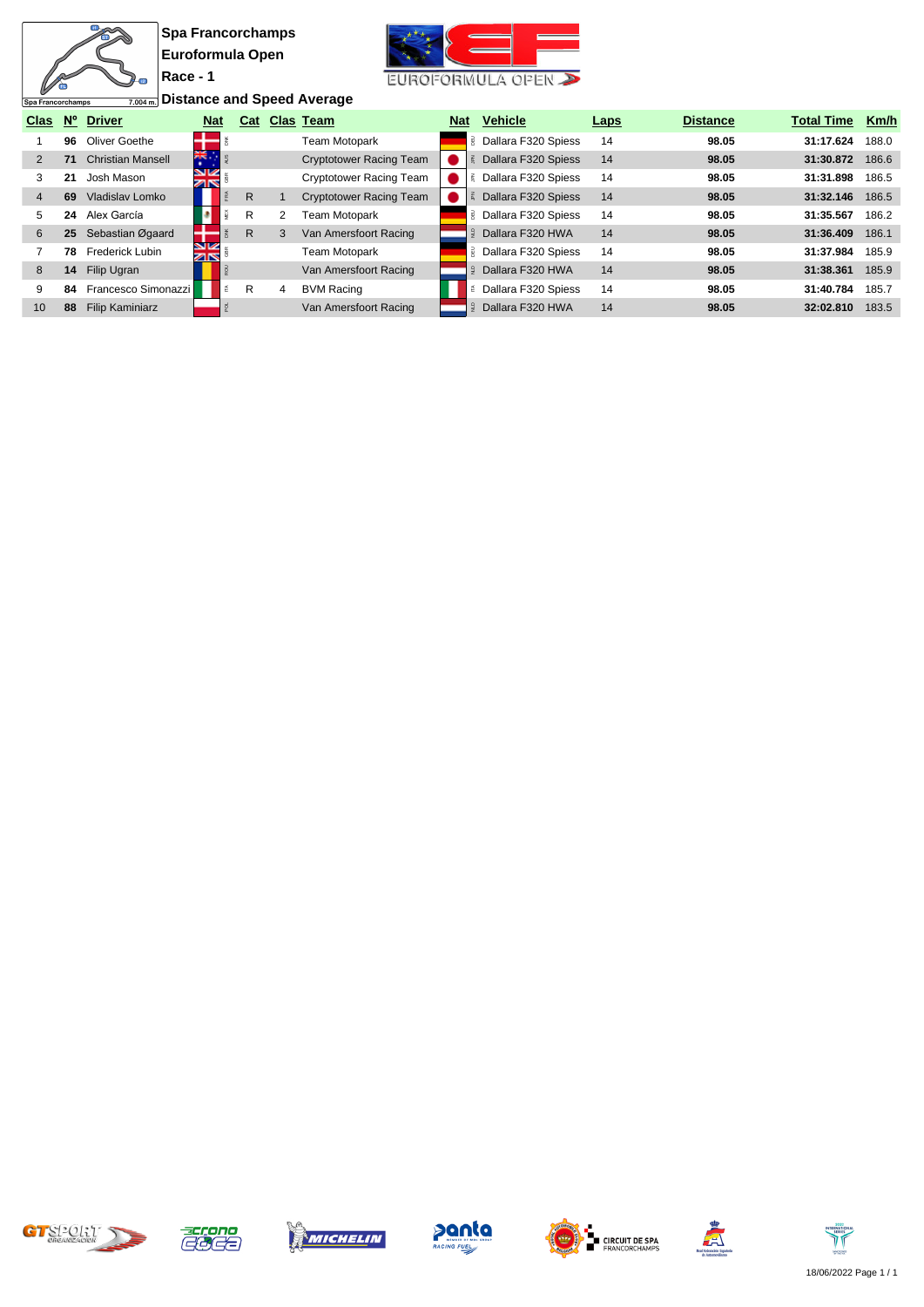**Race - 1 Lap Analysis**

Ж

Spa Francorchamps



| 14              |             | Filip Ugran |          |              |              | Dallara F320 HWA 25            |                |             | Sebastian Øgaard         |          |                 |        | Dallara F320 HWA               |
|-----------------|-------------|-------------|----------|--------------|--------------|--------------------------------|----------------|-------------|--------------------------|----------|-----------------|--------|--------------------------------|
|                 |             |             |          |              |              | Van Amersfoort Racing          |                | Rookie      |                          |          |                 |        | Van Amersfoort Racing          |
| $Lap$ $D$       | <b>Time</b> | Sector 1    | Sector 2 | Sector 3     | T. Spd       | <b>Elapsed</b>                 | $Lap$ $D$      | <b>Time</b> | Sector 1                 | Sector 2 | Sector 3        | T. Spd | <b>Elapsed</b>                 |
| $\mathbf{1}$    | 2:18.242    | 42.314      | 1:00.439 | 35.489       | 250.5        | 2:18.242                       | $\mathbf{1}$   | 2:20.348    | 43.290                   | 1:01.566 | 35.492          | 239.4  | 2:20.348                       |
| $\overline{2}$  | 2:14.928    | 39.340      | 1:00.335 | 35.253       | 250.5        | 4:33.170                       | $\overline{2}$ | 2:14.510    | 39.673                   | 59.509   | 35.328          | 246.5  | 4:34.858                       |
| 3               | 2:15.086    | 39.461      | 1:00.355 | 35.270       | 248.2        | 6:48.256                       | 3              | 2:14.349    | 39.604                   | 59.327   | 35.418          | 245.4  | 6:49.207                       |
| 4               | 2:14.530    | 39.599      | 59.571   | 35.360       | 246.0        | 9:02.786                       | 4              | 2:14.891    | 39.651                   | 59.380   | 35.860          | 248.2  | 9:04.098                       |
| 5               | 2:14.883    | 39.444      | 59.833   | 35.606       | 248.2        | 11:17.669                      | 5              | 2:14.477    | 39.301                   | 59.702   | 35.474          | 252.9  | 11:18.575                      |
| 6               | 2:15.507    | 39.264      | 1:00.353 | 35.890       | 254.7        | 13:33.176                      | 6              | 2:14.910    | 39.462                   | 59.723   | 35.725          | 249.4  | 13:33.485                      |
| $\overline{7}$  | 2:15.316    | 39.599      | 1:00.294 | 35.423       | 248.8        | 15:48.492                      | 7              | 2:14.225    | 39.304                   | 59.486   | 35.435          | 252.9  | 15:47.710                      |
| 8               | 2:14.815    | 39.525      | 59.534   | 35.756       | 250.0        | 18:03.307                      | 8              | 2:14.782    | 39.703                   | 59.410   | 35.669          | 245.4  | 18:02.492                      |
| 9               | 2:15.017    | 39.312      | 1:00.056 | 35.649       | 251.1        | 20:18.324                      | 9              | 2:15.121    | 39.756                   | 59.832   | 35.533          | 244.8  | 20:17.613                      |
| 10              | 2:15.418    | 39.332      | 1:00.539 | 35.547       | 251.1        | 22:33.742                      | 10             | 2:15.444    | 39.569                   | 1:00.185 | 35.690          | 251.1  | 22:33.057                      |
| 11              | 2:16.728    | 39.407      | 1:00.998 | 36.323       | 252.3        | 24:50.470                      | 11             | 2:16.693    | 39.675                   | 1:00.889 | 36.129          | 245.4  | 24:49.750                      |
| 12              | 2:17.068    | 39.582      | 1:01.722 | 35.764       | 248.8        | 27:07.538                      | 12             | 2:15.395    | 39.802                   | 59.938   | 35.655          | 243.7  | 27:05.145                      |
| 13              | 2:15.483    | 39.806      | 59.908   | 35.769       | 247.7        | 29:23.021                      | 13             | 2:15.413    | 39.544                   | 1:00.237 | 35.632          | 250.5  | 29:20.558                      |
| 14              | 2:15.340    | 39.647      | 1:00.077 | 35.616       | 247.7        | 31:38.361                      | 14             | 2:15.851    | 39.323                   | 1:00.642 | 35.886          | 252.3  | 31:36.409                      |
| 21              |             | Josh Mason  |          |              |              | Dallara F320 Spiess 69         |                |             | Vladislav Lomko          |          |                 |        | Dallara F320 Spiess            |
|                 |             |             |          |              |              | <b>Cryptotower Racing Team</b> |                | Rookie      |                          |          |                 |        | <b>Cryptotower Racing Team</b> |
| $Lap$ $D$       | <b>Time</b> | Sector 1    | Sector 2 | Sector 3     | T. Spd       | <b>Elapsed</b>                 | $Lap$ $D$      | <b>Time</b> | Sector 1                 | Sector 2 | Sector 3        | T. Spd | <b>Elapsed</b>                 |
| $\mathbf{1}$    | 2:18.584    | 43.166      | 1:00.237 | 35.181       | 248.8        | 2:18.584                       | 1              | 2:21.142    | 43.516                   | 1:02.184 | 35.442          | 251.7  | 2:21.142                       |
| $\overline{2}$  | 2:15.017    | 39.107      | 1:00.858 | 35.052       | 232.2        | 4:33.601                       | $\overline{2}$ | 2:14.757    | 39.098                   | 1:00.485 | 35.174          | 252.9  | 4:35.899                       |
| 3               | 2:13.785    | 39.012      | 59.709   | 35.064       | 247.7        | 6:47.386                       | 3              | 2:14.389    | 39.203                   | 59.686   | 35.500          | 250.5  | 6:50.288                       |
| $\overline{4}$  | 2:14.428    | 39.143      | 1:00.242 | 35.043       | 251.1        | 9:01.814                       | $\overline{4}$ | 2:13.402    | 39.181                   | 59.346   | 34.875          | 252.3  | 9:03.690                       |
| 5               | 2:14.411    | 39.128      | 59.982   | 35.301       | 249.4        | 11:16.225                      | 5              | 2:13.708    | 39.126                   | 59.663   | 34.919          | 253.5  | 11:17.398                      |
| 6               | 2:14.062    | 39.396      | 59.453   | 35.213       | 249.4        | 13:30.287                      | 6              | 2:14.497    | 39.115                   | 1:00.091 | 35.291          | 254.7  | 13:31.895                      |
| $\overline{7}$  | 2:14.376    | 39.514      | 59.515   | 35.347       | 249.4        | 15:44.663                      | 7              | 2:14.347    | 39.202                   | 59.843   | 35.302          | 254.1  | 15:46.242                      |
| 8               | 2:14.165    | 39.503      | 59.506   | 35.156       | 248.2        | 17:58.828                      | 8              | 2:14.364    | 39.153                   | 1:00.166 | 35.045          | 255.9  | 18:00.606                      |
| 9               | 2:15.166    | 39.387      | 1:00.443 | 35.336       | 250.5        | 20:13.994                      | 9              | 2:14.947    | 39.252                   | 1:00.249 | 35.446          | 247.7  | 20:15.553                      |
| 10              | 2:15.163    | 39.292      | 1:00.445 | 35.426       | 250.0        | 22:29.157                      | 10             | 2:14.887    | 39.579                   | 59.941   | 35.367          | 245.4  | 22:30.440                      |
| 11              | 2:15.033    | 39.363      | 1:00.295 | 35.375       | 250.0        | 24:44.190                      | -11            | 2:14.722    | 39.631                   | 59.764   | 35.327          | 246.0  | 24:45.162                      |
| 12              | 2:14.947    | 39.345      | 1:00.205 | 35.397       | 251.1        | 26:59.137                      | 12             | 2:14.883    | 39.459                   | 59.952   | 35.472          | 247.7  | 27:00.045                      |
| 13              | 2:15.432    | 39.404      | 1:00.446 | 35.582       | 244.8        | 29:14.569                      | -13            | 2:15.619    | 39.361                   | 1:00.917 | 35.341          | 248.2  | 29:15.664                      |
| 14              | 2:17.329    | 39.901      | 1:01.628 | 35.800       | 243.2        | 31:31.898                      | 14             | 2:16.482    | 39.617                   | 1:01.226 | 35.639          | 248.2  | 31:32.146                      |
| 24              |             | Alex García |          |              |              | Dallara F320 Spiess 71         |                |             | <b>Christian Mansell</b> |          |                 |        | Dallara F320 Spiess            |
|                 | Rookie      |             |          |              |              | Team Motopark                  |                |             |                          |          |                 |        | <b>Cryptotower Racing Team</b> |
| $Lap$ $D$       | <b>Time</b> | Sector 1    | Sector 2 | Sector 3     | T. Spd       | <b>Elapsed</b>                 | $Lap$ D        | <u>Time</u> | Sector 1                 | Sector 2 | Sector 3 T. Spd |        | <b>Elapsed</b>                 |
| $\mathbf{1}$    | 2:17.935    | 42.161      | 1:00.211 | 35.563 248.8 |              | 2:17.935                       | $\overline{1}$ | 2:16.895    | 41.896                   | 59.601   | 35.398 242.6    |        | 2:16.895                       |
| $\overline{2}$  | 2:14.636    | 39.615      | 59.873   | 35.148 244.8 |              | 4:32.571                       | $\overline{2}$ | 2:14.185    | 39.634                   | 59.359   | 35.192 244.8    |        | 4:31.080                       |
| 3               | 2:14.273    | 39.750      | 59.284   | 35.239 246.0 |              | 6:46.844                       | 3              | 2:14.039    | 39.376                   | 59.351   | 35.312 249.4    |        | 6:45.119                       |
| $\overline{4}$  | 2:14.554    | 39.658      | 59.549   | 35.347 244.3 |              | 9:01.398                       | $\overline{4}$ | 2:15.112    | 39.524                   | 1:00.212 | 35.376 247.1    |        | 9:00.231                       |
| 5               | 2:15.505    | 39.639      | 1:00.604 | 35.262 250.5 |              | 11:16.903                      | 5              | 2:14.674    | 39.713                   | 59.591   | 35.370 244.8    |        | 11:14.905                      |
| 6               | 2:14.269    | 39.278      | 59.642   | 35.349 252.3 |              | 13:31.172                      | 6              | 2:14.098    | 39.648                   | 59.069   | 35.381 244.8    |        | 13:29.003                      |
| $\overline{7}$  | 2:14.561    | 39.418      | 59.772   | 35.371       | 251.1        | 15:45.733                      | $\overline{7}$ | 2:14.629    | 39.727                   | 59.494   | 35.408 243.7    |        | 15:43.632                      |
| 8               | 2:14.590    | 39.449      | 59.800   | 35.341 248.8 |              | 18:00.323                      | 8              | 2:14.423    | 39.730                   | 59.213   | 35.480 241.6    |        | 17:58.055                      |
| 9               | 2:16.919    | 39.594      | 1:01.664 | 35.661 246.0 |              | 20:17.242                      | 9              | 2:15.156    | 39.947                   | 59.662   | 35.547 241.6    |        | 20:13.211                      |
| 10 <sup>°</sup> | 2:15.534    | 39.608      | 1:00.045 | 35.881 247.1 |              | 22:32.776 10                   |                | 2:15.107    | 39.931                   | 59.675   | 35.501 240.5    |        | 22:28.318                      |
| 11              | 2:15.890    | 39.966      | 1:00.343 | 35.581 244.3 |              | 24:48.666 11                   |                | 2:15.009    | 39.844                   | 59.602   | 35.563 241.0    |        | 24:43.327                      |
| 12              | 2:15.813    | 39.956      | 1:00.180 | 35.677 246.0 |              | 27:04.479 12                   |                | 2:15.384    | 39.953                   | 59.698   | 35.733 241.6    |        | 26:58.711                      |
| 13              | 2:15.520    | 39.808      | 1:00.125 | 35.587 246.5 |              | 29:19.999 13                   |                | 2:16.296    | 39.911                   | 1:00.991 | 35.394 248.2    |        | 29:15.007                      |
| 14              | 2:15.568    | 39.675      | 1:00.198 |              | 35.695 246.0 | 31:35.567 14                   |                | 2:15.865    | 39.449                   | 1:00.764 | 35.652 241.6    |        | 31:30.872                      |













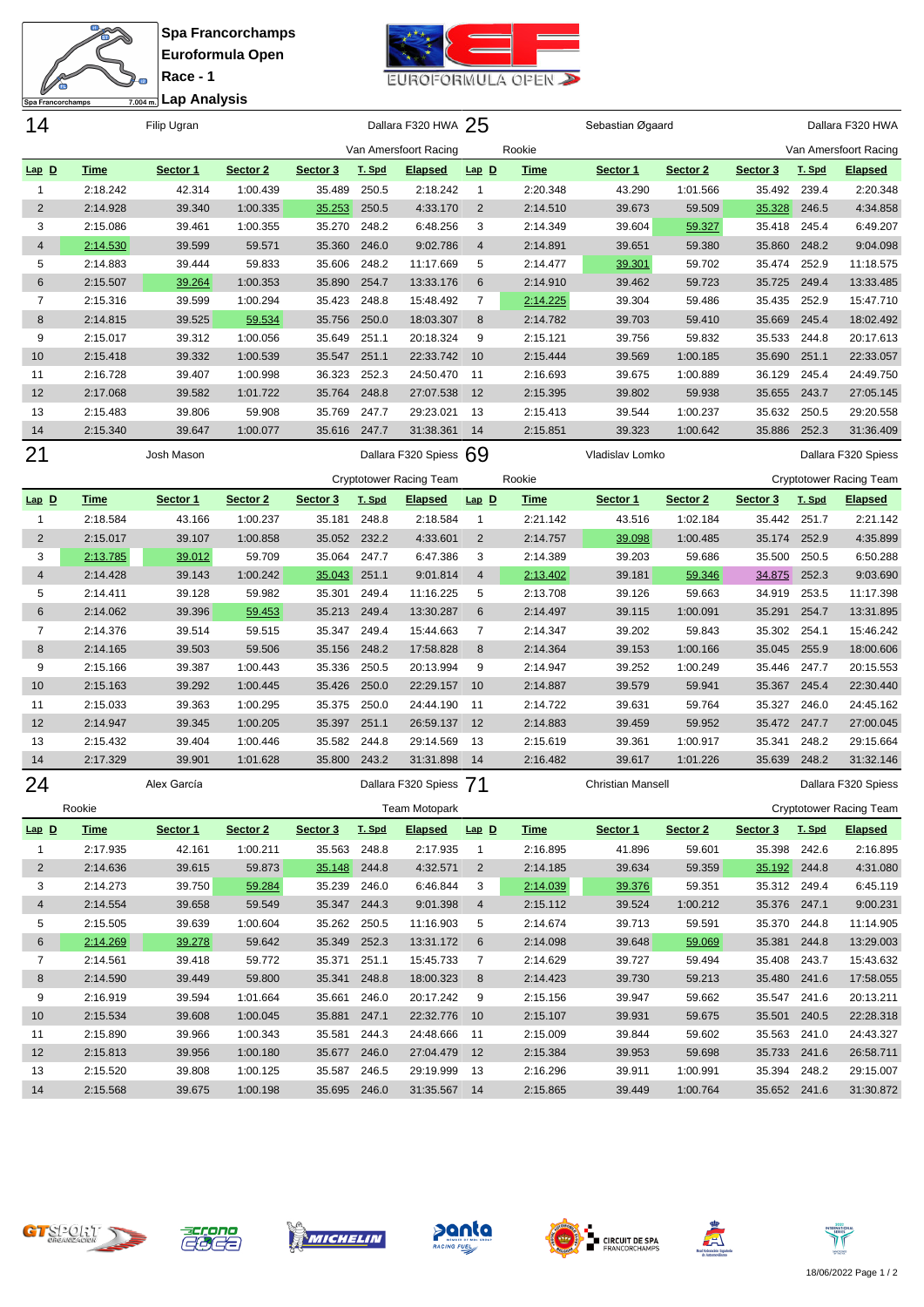**Race - 1**

12)

 $\overline{11}$ 衙



| $\vee$<br>Spa Francorchamps |             | Lap Analysis<br>7.004 m. |          |          |        |                        |           |             |               |          |          |        |                      |
|-----------------------------|-------------|--------------------------|----------|----------|--------|------------------------|-----------|-------------|---------------|----------|----------|--------|----------------------|
| 78                          |             | Frederick Lubin          |          |          |        | Dallara F320 Spiess 96 |           |             | Oliver Goethe |          |          |        | Dallara F320 Spiess  |
|                             |             |                          |          |          |        | <b>Team Motopark</b>   |           |             |               |          |          |        | <b>Team Motopark</b> |
| $Lap$ $D$                   | <b>Time</b> | Sector 1                 | Sector 2 | Sector 3 | T. Spd | <b>Elapsed</b>         | $Lap$ $D$ | <b>Time</b> | Sector 1      | Sector 2 | Sector 3 | T. Spd | <b>Elapsed</b>       |
| 1                           | 2:22.042    | 45.252                   | 1:01.206 | 35.584   | 247.7  | 2:22.042               |           | 2:15.865    | 41.813        | 58.593   | 35.459   | 243.2  | 2:15.865             |
| 2                           | 2:15.318    | 39.017                   | 1:01.035 | 35.266   | 259.6  | 4:37.360               | 2         | 2:14.623    | 39.897        | 59.455   | 35.271   | 242.6  | 4:30.488             |
| 3                           | 2:14.075    | 38.919                   | 59.947   | 35.209   | 254.1  | 6:51.435               | 3         | 2:13.740    | 39.809        | 58.590   | 35.341   | 241.6  | 6:44.228             |
| $\overline{4}$              | 2:14.026    | 39.515                   | 59.159   | 35.352   | 250.0  | 9:05.461               | 4         | 2:13.846    | 39.782        | 58.735   | 35.329   | 242.6  | 8:58.074             |
| 5                           | 2:14.097    | 39.255                   | 59.552   | 35.290   | 251.1  | 11:19.558              | 5         | 2:13.675    | 39.802        | 58.559   | 35.314   | 243.7  | 11:11.749            |
| 6                           | 2:14.646    | 39.495                   | 59.768   | 35.383   | 250.5  | 13:34.204              | 6         | 2:13.350    | 39.720        | 58.357   | 35.273   | 244.3  | 13:25.099            |
| 7                           | 2:15.008    | 39.304                   | 1:00.363 | 35.341   | 254.1  | 15:49.212              | 7         | 2:13.789    | 39.811        | 58.676   | 35.302   | 244.3  | 15:38.888            |
| 8                           | 2:14.779    | 39.122                   | 1:00.274 | 35.383   | 254.7  | 18:03.991              | 8         | 2:13.819    | 39.794        | 58.770   | 35.255   | 242.1  | 17:52.707            |
| 9                           | 2:15.396    | 39.301                   | 1:00.629 | 35.466   | 251.7  | 20:19.387              | 9         | 2:14.013    | 39.865        | 58.719   | 35.429   | 242.6  | 20:06.720            |
| 10                          | 2:15.126    | 39.527                   | 1:00.240 | 35.359   | 249.4  | 22:34.513              | 10        | 2:14.433    | 39.813        | 59.128   | 35.492   | 242.1  | 22:21.153            |
| 11                          | 2:16.089    | 39.085                   | 1:01.198 | 35.806   | 255.9  | 24:50.602              | 11        | 2:13.852    | 39.790        | 58.722   | 35.340   | 242.1  | 24:35.005            |
| 12                          | 2:15.429    | 39.362                   | 1:00.599 | 35.468   | 250.0  | 27:06.031              | 12        | 2:14.275    | 39.880        | 58.958   | 35.437   | 242.6  | 26:49.280            |
| 13                          | 2:16.017    | 39.507                   | 1:00.712 | 35.798   | 251.1  | 29:22.048              | 13        | 2:14.358    | 39.793        | 59.131   | 35.434   | 242.6  | 29:03.638            |
| 14                          | 2:15.936    | 39.533                   | 1:00.541 | 35.862   | 248.8  | 31:37.984              | 14        | 2:13.986    | 39.725        | 58.865   | 35.396   | 242.6  | 31:17.624            |
| 84                          |             | Francesco Simonazzi      |          |          |        | Dallara F320 Spiess    |           |             |               |          |          |        |                      |

|                | Rookie      |          |          |          |        | <b>BVM Racing</b> |
|----------------|-------------|----------|----------|----------|--------|-------------------|
| $Lap$ D        | <b>Time</b> | Sector 1 | Sector 2 | Sector 3 | T. Spd | <b>Elapsed</b>    |
| 1              | 2:20.913    | 43.202   | 1:02.159 | 35.552   | 241.6  | 2:20.913          |
| 2              | 2:15.859    | 39.330   | 1:01.126 | 35.403   | 251.7  | 4:36.772          |
| 3              | 2:15.490    | 39.534   | 1:00.603 | 35.353   | 244.8  | 6:52.262          |
| $\overline{4}$ | 2:14.323    | 39.504   | 59.336   | 35.483   | 248.2  | 9:06.585          |
| 5              | 2:14.192    | 39.549   | 59.278   | 35.365   | 247.7  | 11:20.777         |
| 6              | 2:15.426    | 39.470   | 1:00.499 | 35.457   | 247.7  | 13:36.203         |
| 7              | 2:15.414    | 39.721   | 59.910   | 35.783   | 246.0  | 15:51.617         |
| 8              | 2:15.308    | 39.817   | 59.679   | 35.812   | 243.7  | 18:06.925         |
| 9              | 2:15.485    | 39.801   | 59.997   | 35.687   | 243.2  | 20:22.410         |
| 10             | 2:15.509    | 39.900   | 59.981   | 35.628   | 244.3  | 22:37.919         |
| 11             | 2:15.747    | 39.851   | 1:00.076 | 35.820   | 243.2  | 24:53.666         |
| 12             | 2:15.811    | 39.825   | 1:00.070 | 35.916   | 244.8  | 27:09.477         |
| 13             | 2:15.756    | 39.597   | 1:00.400 | 35.759   | 246.5  | 29:25.233         |
| 14             | 2:15.551    | 39.515   | 1:00.251 | 35.785   | 246.0  | 31:40.784         |

88 Filip Kaminiarz **Dallara F320 HWA** 

|                |             |          |          |          |        | Van Amersfoort Racing |
|----------------|-------------|----------|----------|----------|--------|-----------------------|
| $Lap$ D        | <b>Time</b> | Sector 1 | Sector 2 | Sector 3 | T. Spd | <b>Elapsed</b>        |
| 1              | 2:21.609    | 43.539   | 1:02.641 | 35.429   | 250.5  | 2:21.609              |
| $\overline{2}$ | 2:19.269    | 39.236   | 1:04.502 | 35.531   | 254.7  | 4:40.878              |
| 3              | 2:16.207    | 39.866   | 1:00.323 | 36.018   | 243.7  | 6:57.085              |
| $\overline{4}$ | 2:16.613    | 40.086   | 1:00.672 | 35.855   | 245.4  | 9:13.698              |
| 5              | 2:16.531    | 40.317   | 1:00.501 | 35.713   | 245.4  | 11:30.229             |
| 6              | 2:15.952    | 40.055   | 1:00.184 | 35.713   | 245.4  | 13:46.181             |
| 7              | 2:20.985    | 40.080   | 1:04.902 | 36.003   | 245.4  | 16:07.166             |
| 8              | 2:16.798    | 40.087   | 1:00.701 | 36.010   | 242.6  | 18:23.964             |
| 9              | 2:16.753    | 40.140   | 1:00.729 | 35.884   | 242.6  | 20:40.717             |
| 10             | 2:16.533    | 40.169   | 1:00.544 | 35.820   | 243.2  | 22:57.250             |
| 11             | 2:16.286    | 40.158   | 1:00.304 | 35.824   | 242.6  | 25:13.536             |
| 12             | 2:16.866    | 40.054   | 1:00.796 | 36.016   | 243.2  | 27:30.402             |
| 13             | 2:16.503    | 40.048   | 1:00.522 | 35.933   | 243.7  | 29:46.905             |
| 14             | 2:15.905    | 40.114   | 1:00.164 | 35.627   | 242.6  | 32:02.810             |













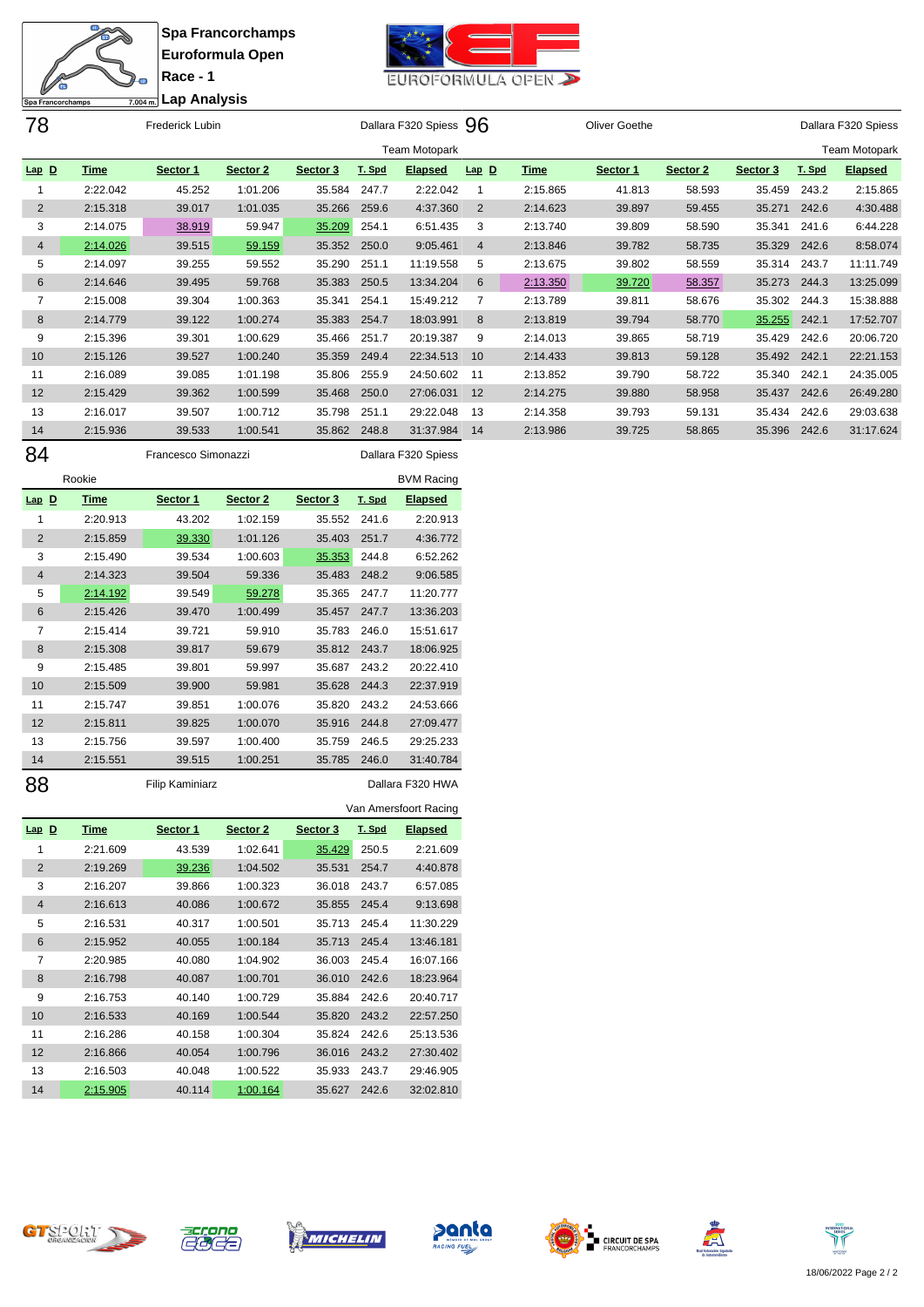## XIX ø  $\prime$ **Analysis by Lap**Spa Francorchamps

**Spa Francorchamps Euroformula Open Race - 1**



## EUROFORMULA OPEN

|            | Num Lap Time         | Gap              |                  | Num Lap Time         | Gap              |            | Num Lap Time         | Gap              |
|------------|----------------------|------------------|------------------|----------------------|------------------|------------|----------------------|------------------|
| Lap        | 1                    |                  | 78               | 2:14.097             | 07.809           | 21         | 2:15.163             | 08.004           |
| 96         | 2:15.865             |                  | 84               | 2:14.192             | 09.028           | 69         | 2:14.887             | 09.287           |
| 71         | 2:16.895             | 01.030           | 88               | 2:16.531             | 18.480           | 24         | 2:15.534             | 11.623           |
| 24         | 2:17.935             | 02.070           | Num              | <b>Lap Time</b>      | Gap              | 25         | 2:15.444             | 11.904           |
| 14         | 2:18.242             | 02.377           | Lap              | - 6                  |                  | 14         | 2:15.418             | 12.589           |
| 21         | 2:18.584             | 02.719           | 96               | 2:13.350             |                  | 78         | 2:15.126             | 13.360           |
| 25         | 2:20.348             | 04.483           | 71               | 2:14.098             | 03.904           | 84         | 2:15.509             | 16.766           |
| 84         | 2:20.913             | 05.048           | 21               | 2:14.062             | 05.188           | 88         | 2:16.533             | 36.097           |
| 69         | 2:21.142             | 05.277           | 24               | 2:14.269             | 06.073           | <b>Num</b> | <b>Lap Time</b>      | Gap              |
| 88         | 2:21.609             | 05.744           | 69               | 2:14.497             | 06.796           | Lap        | 11                   |                  |
| 78         | 2:22.042             | 06.177           | 14               | 2:15.507             | 08.077           | 96         | 2:13.852             |                  |
| <b>Num</b> | <b>Lap Time</b>      | Gap              | 25               | 2:14.910             | 08.386           | 71         | 2:15.009             | 08.322           |
| Lap        | $\mathbf{2}$         |                  | 78               | 2:14.646             | 09.105           | 21         | 2:15.033             | 09.185           |
| 96         | 2:14.623             |                  | 84               | 2:15.426             | 11.104           | 69         | 2:14.722             | 10.157           |
| 71         | 2:14.185             | 00.592           | 88               | 2:15.952             | 21.082           | 24         | 2:15.890             | 13.661           |
| 24         | 2:14.636             | 02.083           | Num              | <b>Lap Time</b>      | Gap              | 25         | 2:16.693             | 14.745           |
| 14         | 2:14.928             | 02.682           | Lap              | 7                    |                  | 14         | 2:16.728             | 15.465           |
| 21         | 2:15.017             | 03.113           | 96               | 2:13.789             |                  | 78         | 2:16.089<br>2:15.747 | 15.597           |
| 25         | 2:14.510             | 04.370           | 71               | 2:14.629             | 04.744           | 84<br>88   | 2:16.286             | 18.661<br>38.531 |
| 69         | 2:14.757             | 05.411           | 21               | 2:14.376             | 05.775           |            |                      |                  |
| 84         | 2:15.859             | 06.284           | 24               | 2:14.561             | 06.845           |            | Num Lap Time         | Gap              |
| 78         | 2:15.318             | 06.872           | 69               | 2:14.347             | 07.354           | Lap        | 12                   |                  |
| 88         | 2:19.269             | 10.390           | 25               | 2:14.225             | 08.822           | 96         | 2:14.275             |                  |
| <b>Num</b> | Lap Time             | Gap              | 14               | 2:15.316             | 09.604           | 71         | 2:15.384             | 09.431           |
| Lap        | -3                   |                  | 78               | 2:15.008             | 10.324           | 21         | 2:14.947             | 09.857           |
| 96         | 2:13.740             |                  | 84               | 2:15.414             | 12.729           | 69         | 2:14.883             | 10.765           |
| 71         | 2:14.039             | 00.891           | 88               | 2:20.985             | 28.278           | 24<br>25   | 2:15.813<br>2:15.395 | 15.199<br>15.865 |
| 24         | 2:14.273             | 02.616           | Num              | <b>Lap Time</b>      | Gap              | 78         | 2:15.429             | 16.751           |
| 21         | 2:13.785             | 03.158           | Lap 8            |                      |                  | 14         | 2:17.068             | 18.258           |
| 14<br>25   | 2:15.086             | 04.028           | 96               | 2:13.819             |                  | 84         | 2:15.811             | 20.197           |
| 69         | 2:14.349<br>2:14.389 | 04.979<br>06.060 | 71               | 2:14.423             | 05.348           | 88         | 2:16.866             | 41.122           |
| 78         | 2:14.075             | 07.207           | 21               | 2:14.165             | 06.121           | <b>Num</b> | <b>Lap Time</b>      | Gap              |
| 84         | 2:15.490             | 08.034           | 24               | 2:14.590             | 07.616           |            | 13                   |                  |
| 88         | 2:16.207             | 12.857           | 69<br>25         | 2:14.364             | 07.899<br>09.785 | Lap<br>96  | 2:14.358             |                  |
|            | Num Lap Time         | Gap              |                  | 2:14.782<br>2:14.815 | 10.600           | 21         | 2:15.432             | 10.931           |
|            |                      |                  | 14<br>78         | 2:14.779             | 11.284           | 71         | 2:16.296             | 11.369           |
| Lap 4      |                      |                  | 84               | 2:15.308             | 14.218           | 69         | 2:15.619             | 12.026           |
| 96<br>71   | 2:13.846<br>2:15.112 | 02.157           | 88               | 2:16.798             | 31.257           | 24         | 2:15.520             | 16.361           |
| 24         | 2:14.554             | 03.324           | Num              | <b>Lap Time</b>      | Gap              | 25         | 2:15.413             | 16.920           |
| 21         | 2:14.428             | 03.740           |                  |                      |                  | 78         | 2:16.017             | 18.410           |
| 14         | 2:14.530             | 04.712           | Lap <sub>9</sub> |                      |                  | 14         | 2:15.483             | 19.383           |
| 69         | 2:13.402             | 05.616           | 96<br>71         | 2:14.013             |                  | 84         | 2:15.756             | 21.595           |
| 25         | 2:14.891             | 06.024           | 21               | 2:15.156<br>2:15.166 | 06.491<br>07.274 | 88         | 2:16.503             | 43.267           |
| 78         | 2:14.026             | 07.387           | 69               | 2:14.947             | 08.833           | Num        | <b>Lap Time</b>      | Gap              |
| 84         | 2:14.323             | 08.511           | 24               | 2:16.919             | 10.522           | Lap 14     |                      |                  |
| 88         | 2:16.613             | 15.624           | 25               | 2:15.121             | 10.893           | 96         | 2:13.986             |                  |
| <b>Num</b> | <b>Lap Time</b>      | Gap              | 14               | 2:15.017             | 11.604           | 71         | 2:15.865             | 13.248           |
| Lap        | 5                    |                  | 78               | 2:15.396             | 12.667           | 21         | 2:17.329             | 14.274           |
| 96         | 2:13.675             |                  | 84               | 2:15.485             | 15.690           | 69         | 2:16.482             | 14.522           |
| 71         | 2:14.674             | 03.156           | 88               | 2:16.753             | 33.997           | 24         | 2:15.568             | 17.943           |
| 21         | 2:14.411             | 04.476           | Num              | <b>Lap Time</b>      | Gap              | 25         | 2:15.851             | 18.785           |
| 24         | 2:15.505             | 05.154           | Lap              | 10                   |                  | 78         | 2:15.936             | 20.360           |
| 69         | 2:13.708             | 05.649           | 96               |                      |                  | 14         | 2:15.340             | 20.737           |
| 14         | 2:14.883             | 05.920           | 71               | 2:14.433<br>2:15.107 | 07.165           | 84         | 2:15.551             | 23.160           |
| 25         | 2:14.477             | 06.826           |                  |                      |                  | 88         | 2:15.905             | 45.186           |
|            |                      |                  |                  |                      |                  |            |                      |                  |













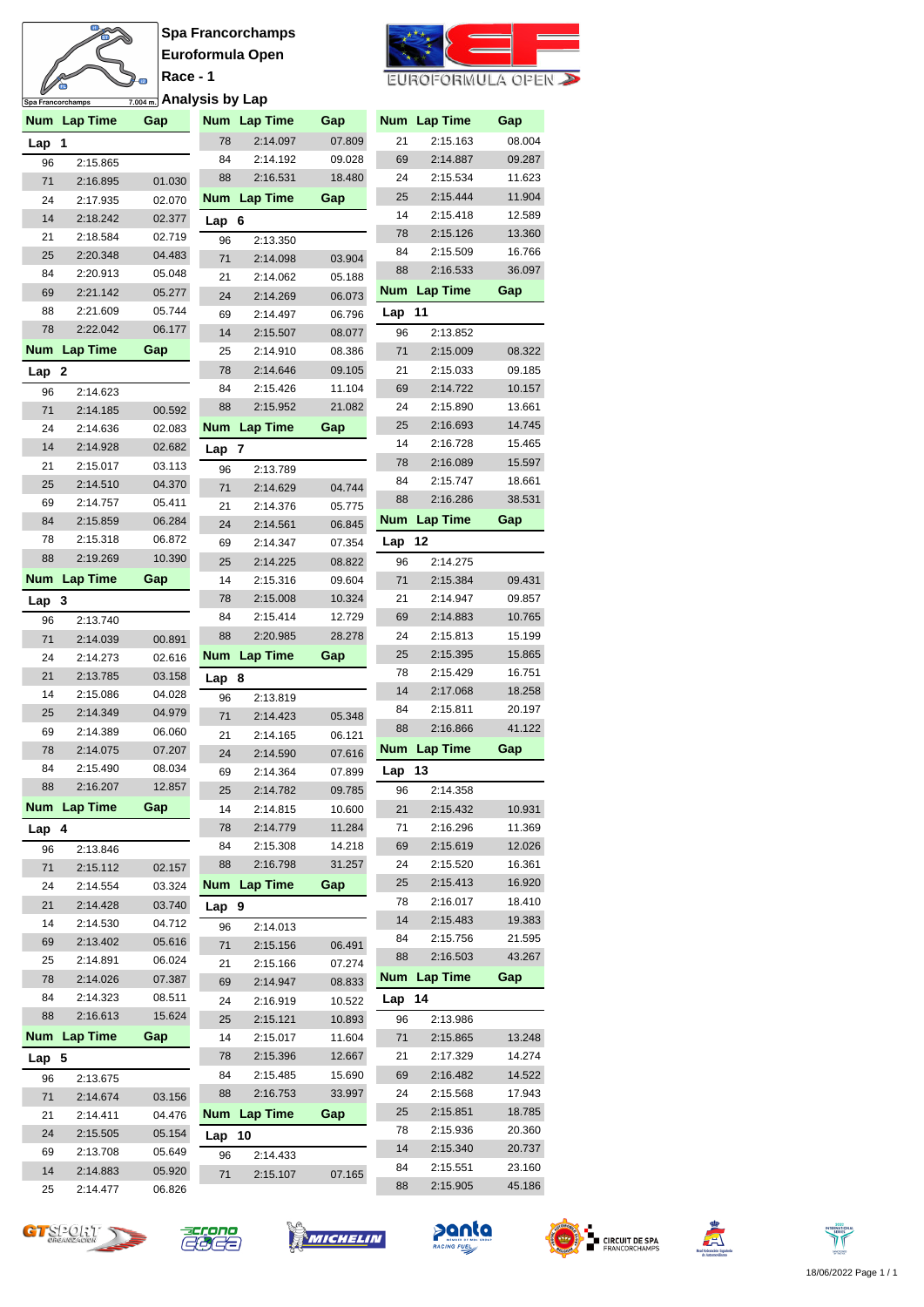$\frac{m}{s}$  $\gg$ 

Spa Francorchamps



**<u>7.004 m.</u>** Best Sectors Results

|                 |    | Sector - 1                |                    |    | Sector - 2               |          |             | Sector $-3$              |        |              |             | <b>Ideal Lap vs Best Lap</b> |                   |                      |                |
|-----------------|----|---------------------------|--------------------|----|--------------------------|----------|-------------|--------------------------|--------|--------------|-------------|------------------------------|-------------------|----------------------|----------------|
|                 |    | Clas Nº Driver            | $Time$ $N^{\circ}$ |    | <b>Driver</b>            | Time     | $N^{\circ}$ | <b>Driver</b>            | Time   | <b>Clas</b>  | $N^{\circ}$ | <b>Driver</b>                | Ideal Lap         | <b>Best Lap Clas</b> |                |
|                 |    | <b>78</b> Frederick Lubin | 38.919             | 96 | Oliver Goethe            | 58.357   | 69          | Vladislav Lomko          | 34.875 |              | 78          | Frederick Lubin              | 2:13.287 2:14.026 |                      | 4              |
| 2               | 21 | Josh Mason                | 39.012 71          |    | <b>Christian Mansell</b> | 59.069   | 21          | Josh Mason               | 35.043 | $\mathbf{2}$ | 69          | Vladislav Lomko              |                   | 2:13.319 2:13.402    | $\overline{2}$ |
| 3               | 69 | Vladislav Lomko           | 39.098             | 78 | Frederick Lubin          | 59.159   | 24          | Alex García              | 35.148 | 3            | 96          | Oliver Goethe                | 2:13.332 2:13.350 |                      |                |
| $\overline{4}$  |    | 88 Filip Kaminiarz        | 39.236 84          |    | Francesco Simonazzi      | 59.278   | 71          | <b>Christian Mansell</b> | 35.192 | 4            | 21          | Josh Mason                   |                   | 2:13.508 2:13.785    | -3             |
| 5.              | 14 | Filip Ugran               | 39.264             | 24 | Alex García              | 59.284   | 78          | Frederick Lubin          | 35.209 | 5            | 71          | <b>Christian Mansell</b>     | 2:13.637 2:14.039 |                      | 5              |
| 6               |    | 24 Alex García            | 39.278 25          |    | Sebastian Øgaard         | 59.327   | 14          | Filip Ugran              | 35.253 | 6            | 24          | Alex García                  |                   | 2:13.710 2:14.269    | -8             |
|                 |    | 25 Sebastian Øgaard       | 39.301             | 69 | Vladislav Lomko          | 59.346   | 96          | Oliver Goethe            | 35.255 |              | 25          | Sebastian Øgaard             | 2:13.956 2:14.225 |                      | 7              |
| 8               |    | 84 Francesco Simonazzi    | 39.330 21          |    | Josh Mason               | 59.453   |             | 25 Sebastian Øgaard      | 35.328 | 8            | 84          | Francesco Simonazzi          |                   | 2:13.961 2:14.192    | - 6            |
| 9.              | 71 | <b>Christian Mansell</b>  | 39.376             | 14 | Filip Ugran              | 59.534   | -84         | Francesco Simonazzi      | 35.353 | 9            | 14          | Filip Ugran                  | 2:14.051          | 2:14.530             | -9             |
| 10 <sup>1</sup> |    | 96 Oliver Goethe          | 39.720 88          |    | <b>Filip Kaminiarz</b>   | 1:00.164 | 88          | <b>Filip Kaminiarz</b>   | 35.429 | 10           | 88          | <b>Filip Kaminiarz</b>       | 2:14.829 2:15.905 |                      | 10             |











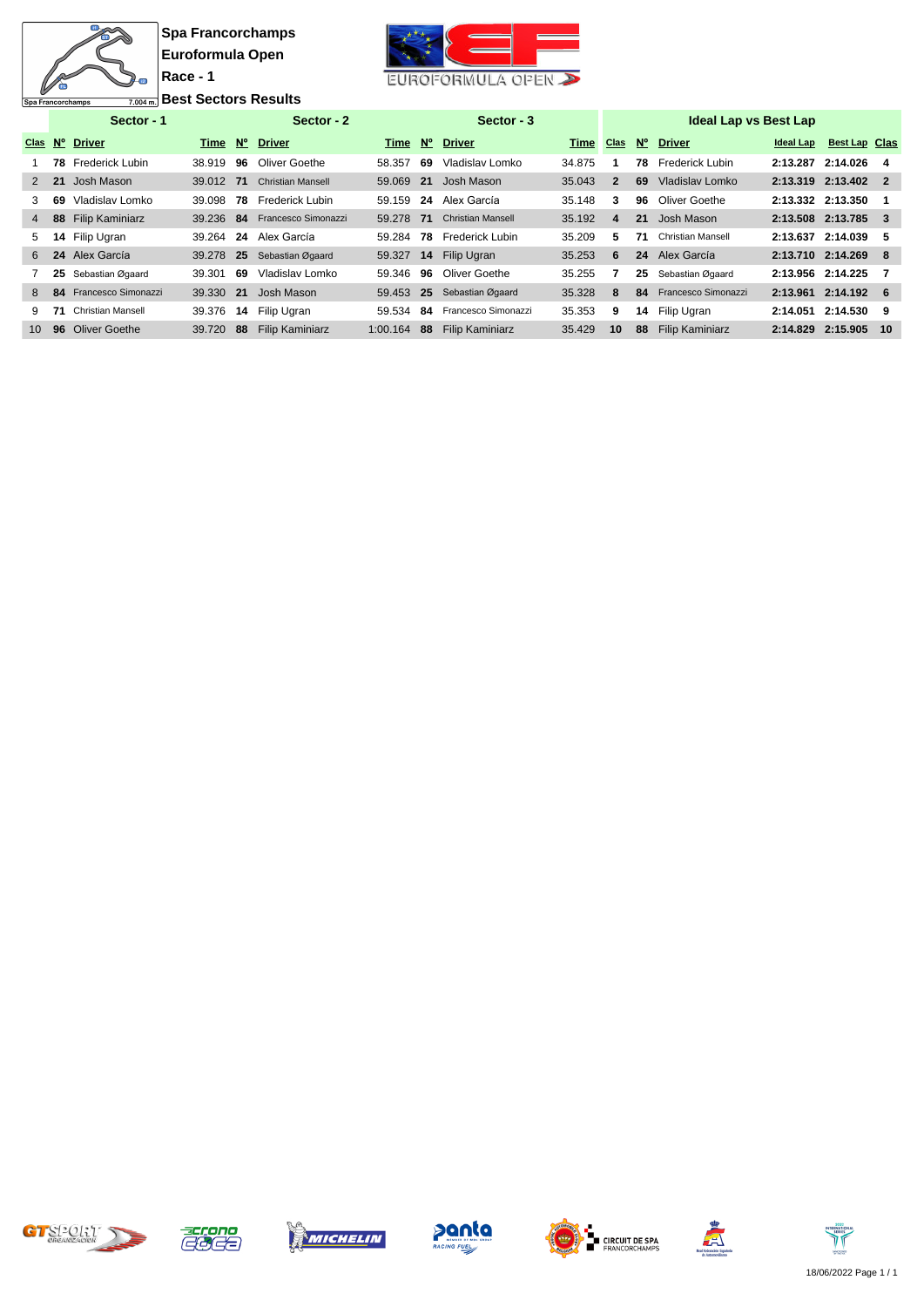| Spa Francorchamps |                      | <b>Spa Francorchamps</b><br><b>Euroformula Open</b><br>∣Race - 1<br>$\frac{1}{7.004 \text{ m}}$ Leader Sequence |            |            |      |               |            | __<br>EUBOEDBMULAOPEW |                  |                |             |                   |    |
|-------------------|----------------------|-----------------------------------------------------------------------------------------------------------------|------------|------------|------|---------------|------------|-----------------------|------------------|----------------|-------------|-------------------|----|
| N°                | <b>Driver</b>        |                                                                                                                 | <b>Nat</b> | <b>Cat</b> | Clas | Team          | <b>Nat</b> | <b>Vehicle</b>        | <b>Start Lap</b> | <b>End Lap</b> | <b>Laps</b> | <b>Total Laps</b> |    |
| 96                | <b>Oliver Goethe</b> |                                                                                                                 |            |            |      | Team Motopark |            | Dallara F320 Spiess   |                  | 14             | 14          |                   | 14 |













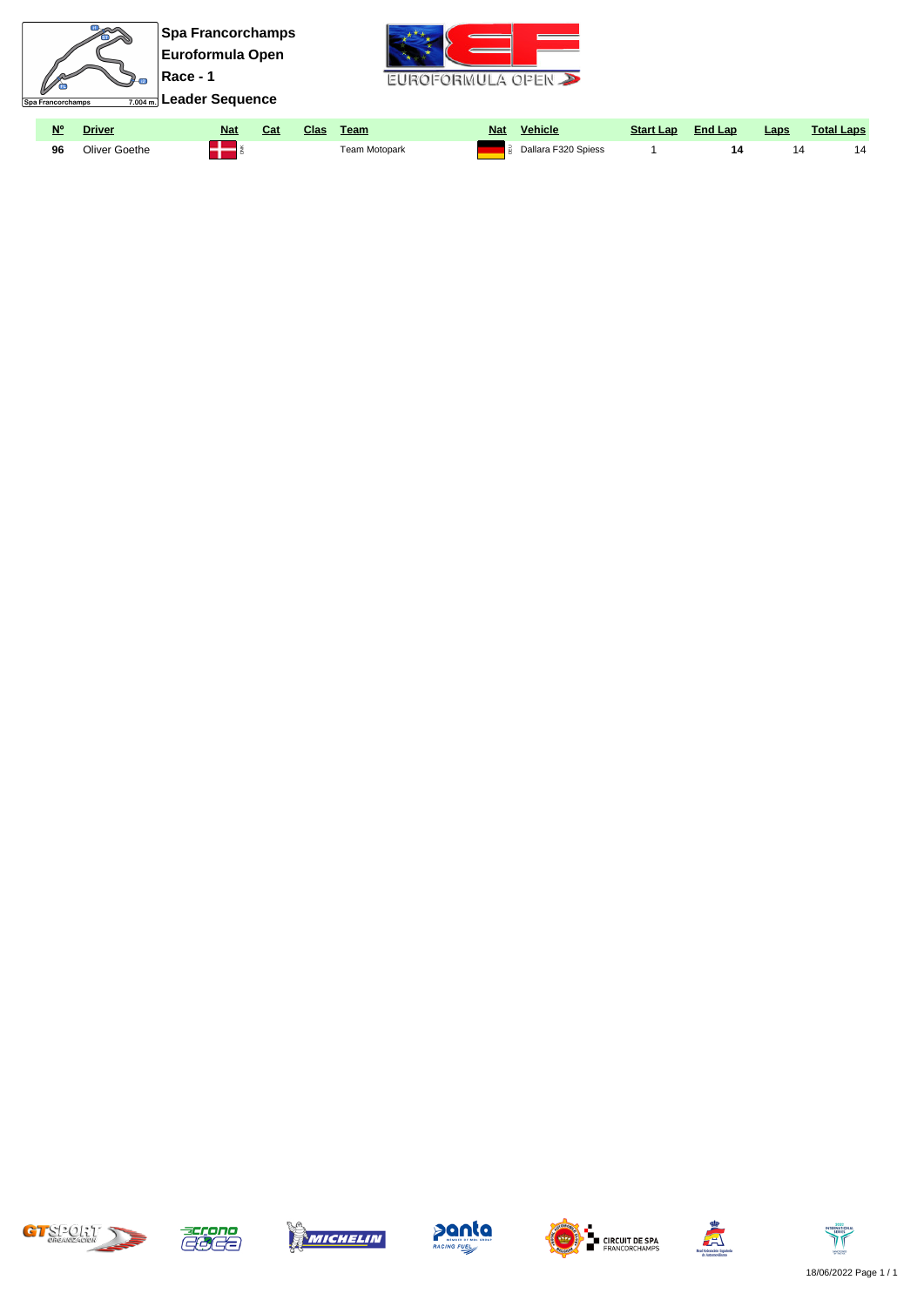

**Spa Francorchamps Euroformula Open Race - 1 Best 5 Lap Times**



|                |             |                          |            |              |                |                                |            |                              | Best 1   |                | Best 2   |                | Best 3   |                | Best 4   |               | Best 5       |     |
|----------------|-------------|--------------------------|------------|--------------|----------------|--------------------------------|------------|------------------------------|----------|----------------|----------|----------------|----------|----------------|----------|---------------|--------------|-----|
| <b>CIs</b>     | $N^{\circ}$ | <b>Driver</b>            | <b>Nat</b> | Cat          | CIs            | Team                           | <b>Nat</b> | <b>Vehicle</b>               | Time     | Lap            | Time     | Lap            | Time     | Lap            | Time     | Lap           | Time         | Lap |
|                | 96          | Oliver Goethe            |            |              |                | <b>Team Motopark</b>           |            | Dallara F320 Spiess          | 2:13.350 | -6             | 2:13.675 | 5              | 2:13.740 | 3              | 2:13.789 |               | 2:13.819     |     |
| 2              | 69          | Vladislav Lomko          |            | $\mathsf{R}$ |                | <b>Cryptotower Racing Team</b> |            | Dallara F320 Spiess          | 2:13.402 | $\overline{4}$ | 2:13.708 | 5              | 2:14.347 |                | 2:14.364 | 8             | 2:14.389     |     |
|                | 21          | Josh Mason               | É<br>ସ⊠    |              |                | Cryptotower Racing Team        |            | Dallara F320 Spiess          | 2:13.785 | 3              | 2:14.062 | 6              | 2:14.165 | -8             | 2:14.376 |               | 2:14.411     |     |
| $\overline{4}$ | 78          | <b>Frederick Lubin</b>   | <b>ZIN</b> |              |                | <b>Team Motopark</b>           |            | Dallara F320 Spiess          | 2:14.026 | $\overline{a}$ | 2:14.075 | 3              | 2:14.097 | 5              | 2:14.646 | 6             | 2:14.779     |     |
| 5.             | 71          | <b>Christian Mansell</b> |            |              |                | Cryptotower Racing Team        |            | Dallara F320 Spiess          | 2:14.039 | 3              | 2:14.098 | 6              | 2:14.185 | 2              | 2:14.423 | 8             | 2:14.629     |     |
| 6              | 84          | Francesco                |            | $\mathsf{R}$ | 2              | <b>BVM Racing</b>              |            | <b>E</b> Dallara F320 Spiess | 2:14.192 | $-5$           | 2:14.323 | $\overline{a}$ | 2:15.308 | -8             | 2:15.414 |               | $2:15.426$ 6 |     |
|                | 25          | Sebastian Øgaard         |            | R            | 3              | Van Amersfoort Racing          |            | Dallara F320 HWA             | 2:14.225 |                | 2:14.349 | 3              | 2:14.477 | 5              | 2:14.510 | $\mathcal{P}$ | 2:14.782 8   |     |
| 8              | 24          | Alex García              |            | $\mathsf{R}$ | $\overline{4}$ | <b>Team Motopark</b>           |            | Dallara F320 Spiess          | 2:14.269 | $6^{\circ}$    | 2:14.273 | $\mathbf{B}$   | 2:14.554 | $\overline{4}$ | 2:14.561 |               | $2:14.590$ 8 |     |
| 9              | 14          | Filip Ugran              |            |              |                | Van Amersfoort Racing          |            | Dallara F320 HWA             | 2:14.530 |                | 2:14.815 | -8             | 2:14.883 | 5              | 2:14.928 | 2             | 2:15.017     |     |
| 10             | 88          | <b>Filip Kaminiarz</b>   |            |              |                | Van Amersfoort Racing          |            | Dallara F320 HWA             | 2:15.905 | 14             | 2:15.952 | 6              | 2:16.207 | 3              | 2:16.286 | 11            | 2:16.503     |     |













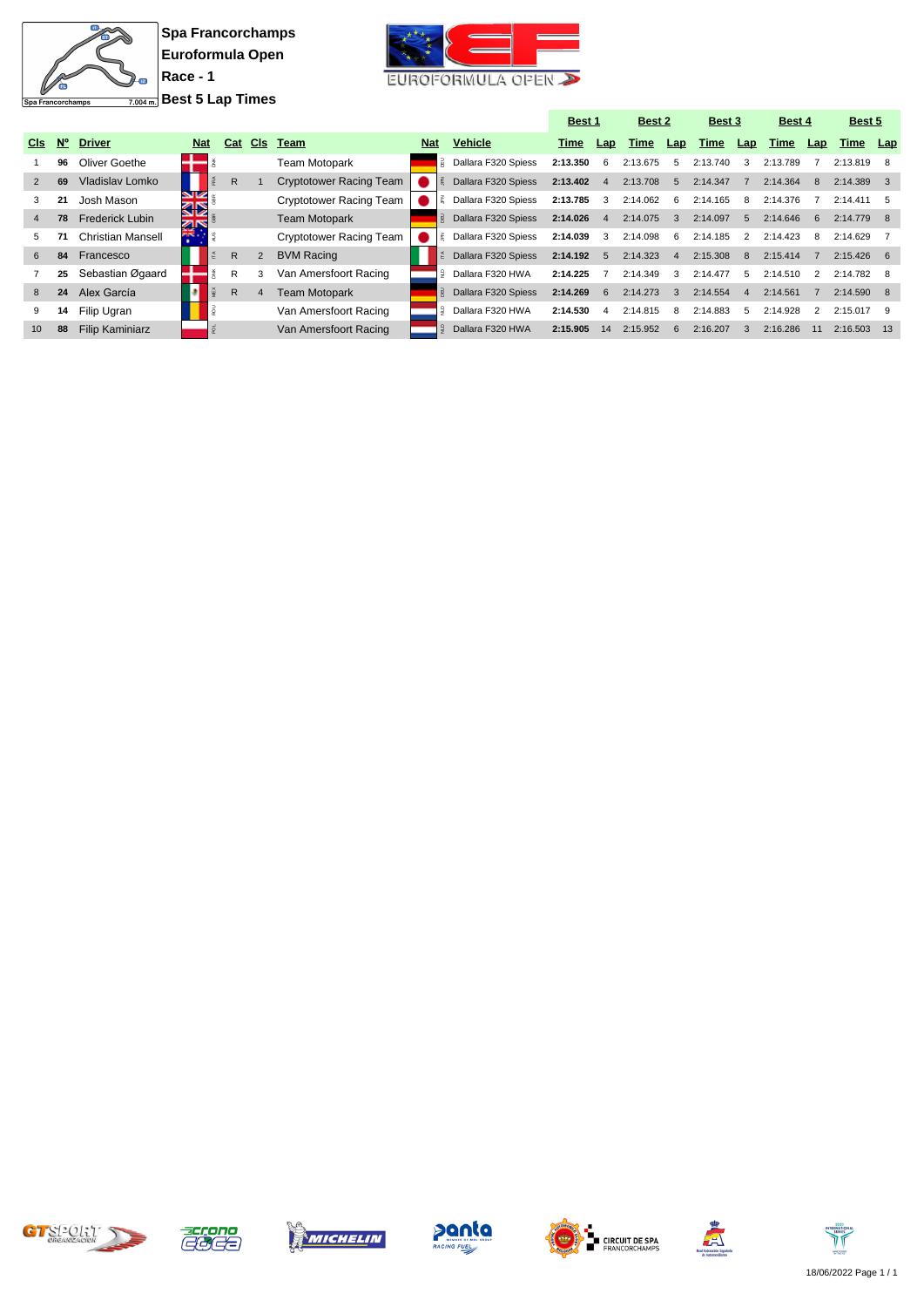

**Spa Francorchamps Euroformula Open Race - 1 Best 5 Top Speeds**



|                |             |                        |                  |     |                 |                                | Top 1<br>Top 2 |                     | Top 3 |                  | Top 4 |                         | Top 5                                            |                |       |    |       |    |       |
|----------------|-------------|------------------------|------------------|-----|-----------------|--------------------------------|----------------|---------------------|-------|------------------|-------|-------------------------|--------------------------------------------------|----------------|-------|----|-------|----|-------|
| Clas           | $N^{\circ}$ | <b>Driver</b>          | <b>Nat</b>       | Cat | C <sub>ls</sub> | Team                           | <b>Nat</b>     | <b>Vehicle</b>      |       |                  |       |                         | Km/h Lap Km/h Lap Km/h Lap Km/h Lap Km/h Lap Avg |                |       |    |       |    |       |
|                | 78          | Frederick Lubin        | VZ<br>ZK         |     |                 | Team Motopark                  |                | Dallara F320 Spiess | 259.6 | $\mathcal{P}$    | 255.9 |                         | 254.7                                            | 8              | 254.1 |    | 254.1 |    | 255.6 |
| 2              | 69          | Vladislav Lomko        |                  | R   |                 | <b>Cryptotower Racing Team</b> |                | Dallara F320 Spiess | 255.9 | 8                | 254.7 | 6                       | 254.1                                            |                | 253.5 | 5  | 252.9 |    | 254.2 |
| 3              | 14          | Filip Ugran            |                  |     |                 | Van Amersfoort Racing          |                | Dallara F320 HWA    | 254.7 | 6                | 252.3 | 11                      | 251.1                                            | 9              | 251.1 | 10 | 250.5 |    | 251.9 |
| $\overline{4}$ | 88          | <b>Filip Kaminiarz</b> |                  |     |                 | Van Amersfoort Racing          |                | Dallara F320 HWA    | 254.7 | $\mathcal{P}$    | 250.5 |                         | 245.4                                            | $\overline{4}$ | 245.4 | 5  | 245.4 | -6 | 248.3 |
| 5              | 25          | Sebastian Øgaard       |                  | R   |                 | Van Amersfoort Racing          |                | Dallara F320 HWA    | 252.9 | 5                | 252.9 |                         | 252.3                                            | 14             | 251.1 | 10 | 250.5 | 13 | 251.9 |
| 6              | 24          | Alex García            |                  | R   | 3               | Team Motopark                  |                | Dallara F320 Spiess | 252.3 | $6 \overline{6}$ | 251.1 |                         | 250.5                                            | 5              | 248.8 |    | 248.8 | 8  | 250.3 |
|                | 84          | Francesco Simonazzi    |                  | R   |                 | <b>BVM Racing</b>              |                | Dallara F320 Spiess | 251.7 | $\mathcal{P}$    | 248.2 | $\overline{\mathbf{4}}$ | 247.7                                            | 5              | 247.7 | 6  | 246.5 | 13 | 248.4 |
| 8              | 21          | Josh Mason             | VK               |     |                 | <b>Cryptotower Racing Team</b> |                | Dallara F320 Spiess | 251.1 | $\overline{4}$   | 251.1 | 12                      | 250.5                                            | $\mathbf{Q}$   | 250.0 | 10 | 250.0 | 11 | 250.5 |
| 9              |             | Christian Mansell      | <b>Kill</b><br>٠ |     |                 | <b>Cryptotower Racing Team</b> |                | Dallara F320 Spiess | 249.4 | 3                | 248.2 | 13                      | 247.1                                            | 4              | 244.8 |    | 244.8 | 5  | 246.9 |
| 10             | 96          | <b>Oliver Goethe</b>   |                  |     |                 | <b>Team Motopark</b>           |                | Dallara F320 Spiess | 244.3 | 6                | 244.3 |                         | 243.7                                            | 5              | 243.2 |    | 242.6 |    | 243.6 |













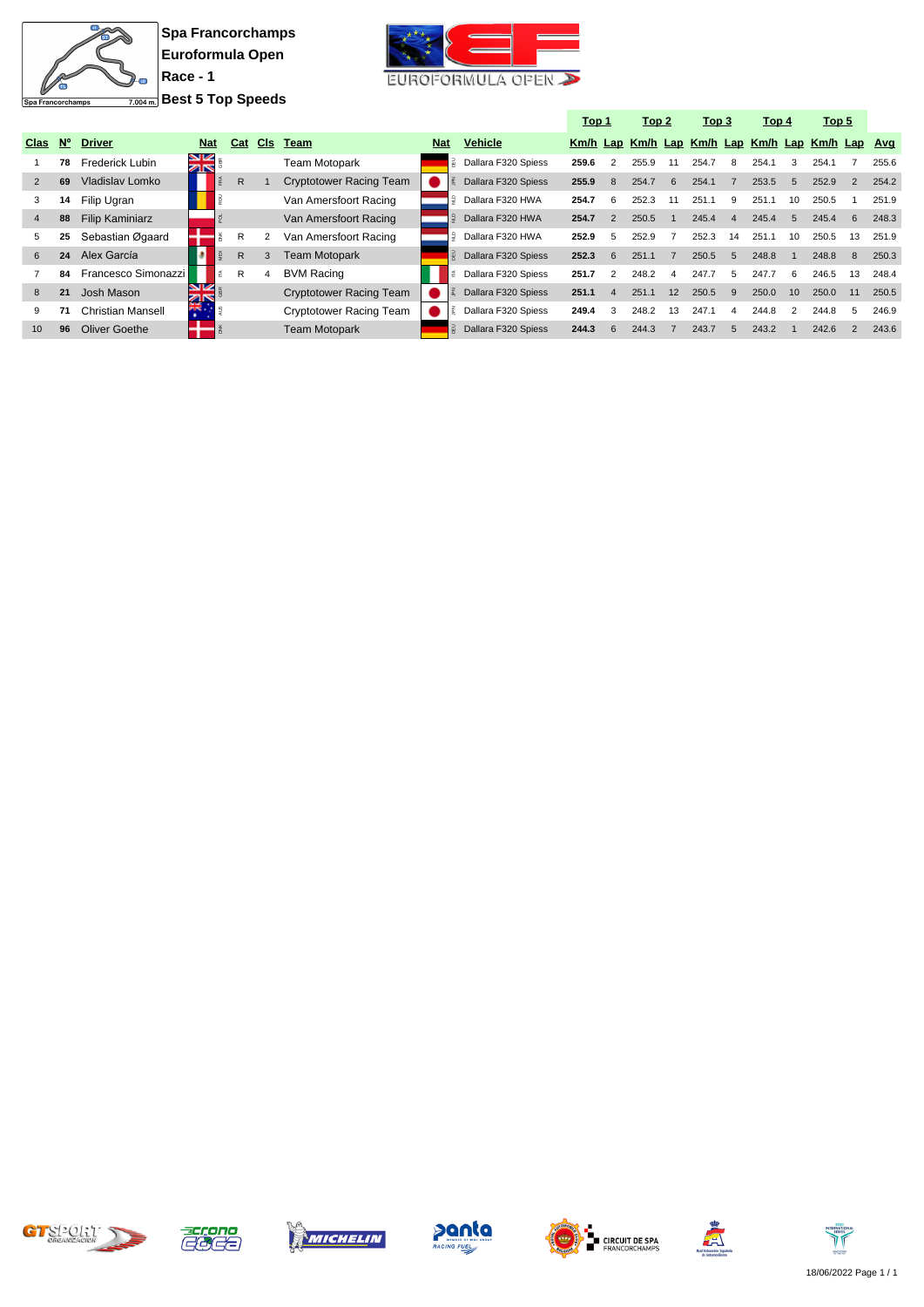$\frac{m}{m}$ N

 $\overline{2}$ 

**Fastest Laps Sequence**



| $\tilde{\phantom{a}}$<br>7.004m. Fastest Laps Sequence<br>Spa Francorchamps |            |                    |                     |             |                   |            |     |                                |            |                     |          |       |
|-----------------------------------------------------------------------------|------------|--------------------|---------------------|-------------|-------------------|------------|-----|--------------------------------|------------|---------------------|----------|-------|
|                                                                             | <u>Lap</u> | <b>Time of Dav</b> | <b>Session Time</b> | $N^{\circ}$ | <b>Driver</b>     | <b>Nat</b> | Cat | Team                           | <b>Nat</b> | <b>Vehicle</b>      | Time     | Km/h  |
|                                                                             |            | 16:04:38.926       | 4:30.926            | 96          | Oliver Goethe     |            |     | <b>Team Motopark</b>           |            | Dallara F320 Spiess | 2:14.623 | 187.2 |
|                                                                             |            | 16:04:39.519       | 4:31.519            |             | Christian Mansell | 清          |     | <b>Cryptotower Racing Team</b> |            | Dallara F320 Spiess | 2:14.185 | 187.9 |
|                                                                             | ◠          | 16:06:52.666       | 6:44.666            | 96          | Oliver Goethe     |            |     | <b>Team Motopark</b>           |            | Dallara F320 Spiess | 2:13.740 | 188.5 |
|                                                                             |            | 16:09:12.128       | 9:04.128            | 69          | Vladislav Lomko   |            |     | <b>Cryptotower Racing Team</b> |            | Dallara F320 Spiess | 2:13.402 | 189.0 |
|                                                                             | 6          | 16:13:33.537       | 13:25.537           | 96.         | Oliver Goethe     |            |     | <b>Team Motopark</b>           |            | Dallara F320 Spiess | 2:13.350 | 189.0 |













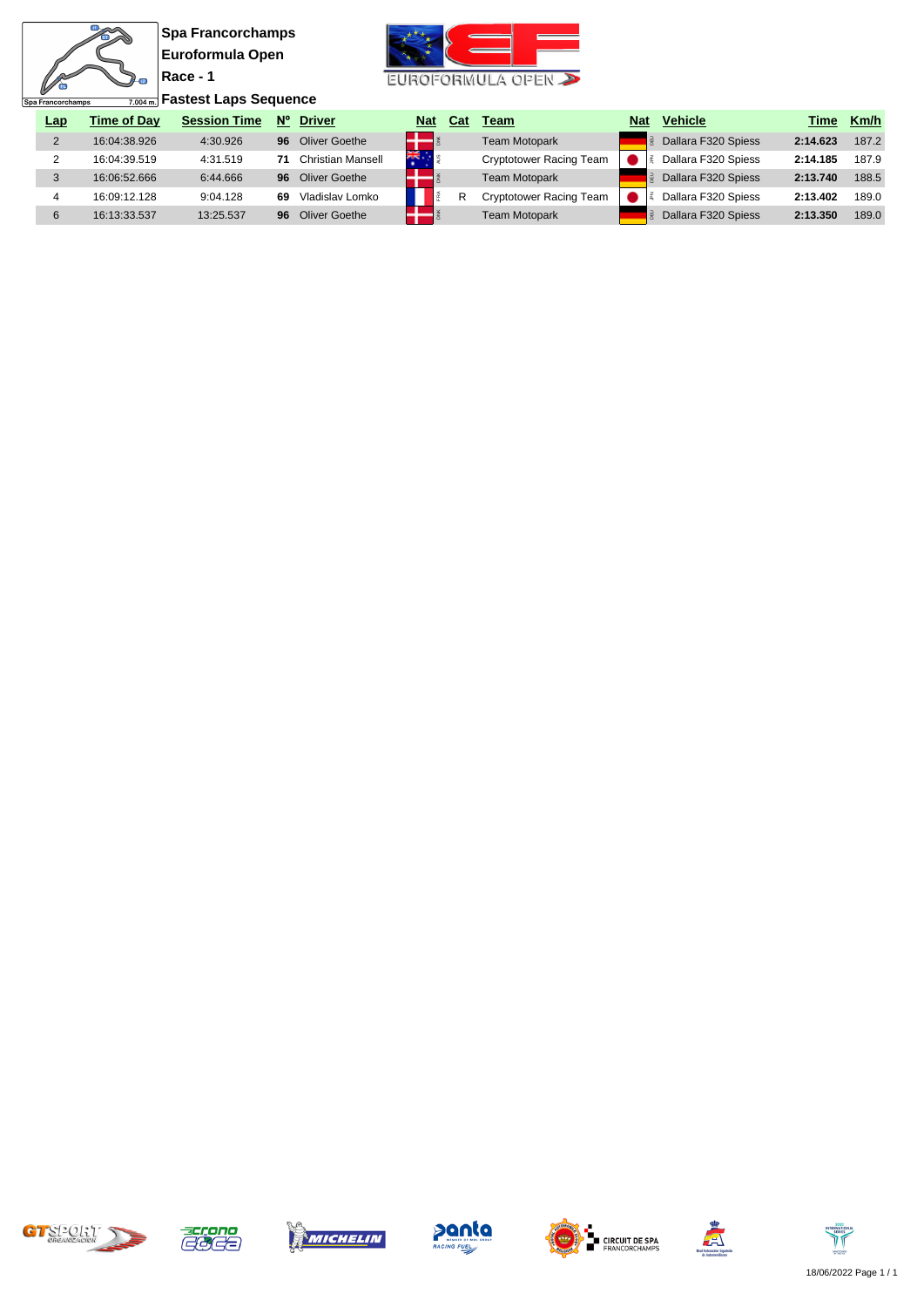|    |                                                           |               |     |                | <b>Spa Francorchamps</b>       |            |                     |  |                         |  |  |  |  |  |  |
|----|-----------------------------------------------------------|---------------|-----|----------------|--------------------------------|------------|---------------------|--|-------------------------|--|--|--|--|--|--|
|    | Euroformula Open                                          |               |     |                |                                |            |                     |  |                         |  |  |  |  |  |  |
|    | Race - 1                                                  |               |     |                |                                |            | EUROFORMULA OPEN    |  |                         |  |  |  |  |  |  |
|    | Event Best Maximum Speed<br>7.004 m.<br>Spa Francorchamps |               |     |                |                                |            |                     |  |                         |  |  |  |  |  |  |
|    | Nº Driver                                                 | <b>Nat</b>    | Cat |                | Clas Team                      | <b>Nat</b> | <b>Vehicle</b>      |  | <b>Km/h Session</b>     |  |  |  |  |  |  |
|    | 78 Frederick Lubin                                        | <b>N</b><br>K |     |                | <b>Team Motopark</b>           | 륯          | Dallara F320 Spiess |  | 259.6 Race - 1          |  |  |  |  |  |  |
| 69 | Vladislav Lomko                                           |               | R.  | $\overline{1}$ | <b>Cryptotower Racing Team</b> |            | Dallara F320 Spiess |  | 255.9 Race - 1          |  |  |  |  |  |  |
|    | 88 Filip Kaminiarz                                        |               |     |                | Van Amersfoort Racing          |            | Dallara F320 HWA    |  | 254.7 Race - 1          |  |  |  |  |  |  |
|    | 14 Filip Ugran                                            |               |     |                | Van Amersfoort Racing          |            | Dallara F320 HWA    |  | 254.7 Race - 1          |  |  |  |  |  |  |
| 25 | Sebastian Øgaard                                          |               | R   | 2              | Van Amersfoort Racing          |            | Dallara F320 HWA    |  | 252.9 Race - 1          |  |  |  |  |  |  |
|    | 24 Alex García                                            |               | R.  | $\mathbf{3}$   | <b>Team Motopark</b>           | 핌          | Dallara F320 Spiess |  | 252.3 Race - 1          |  |  |  |  |  |  |
| 84 | Francesco Simonazzi                                       |               | R.  | $\overline{4}$ | <b>BVM Racing</b>              | Ě          | Dallara F320 Spiess |  | 251.7 Race - 1          |  |  |  |  |  |  |
| 21 | Josh Mason                                                |               |     |                | <b>Cryptotower Racing Team</b> |            | Dallara F320 Spiess |  | 251.1 Race - 1          |  |  |  |  |  |  |
| 71 | <b>Christian Mansell</b>                                  |               |     |                | <b>Cryptotower Racing Team</b> |            | Dallara F320 Spiess |  | 249.4 Race - 1          |  |  |  |  |  |  |
| 96 | <b>Oliver Goethe</b>                                      |               |     |                | <b>Team Motopark</b>           |            | Dallara F320 Spiess |  | 246.0 Free Practice - 2 |  |  |  |  |  |  |













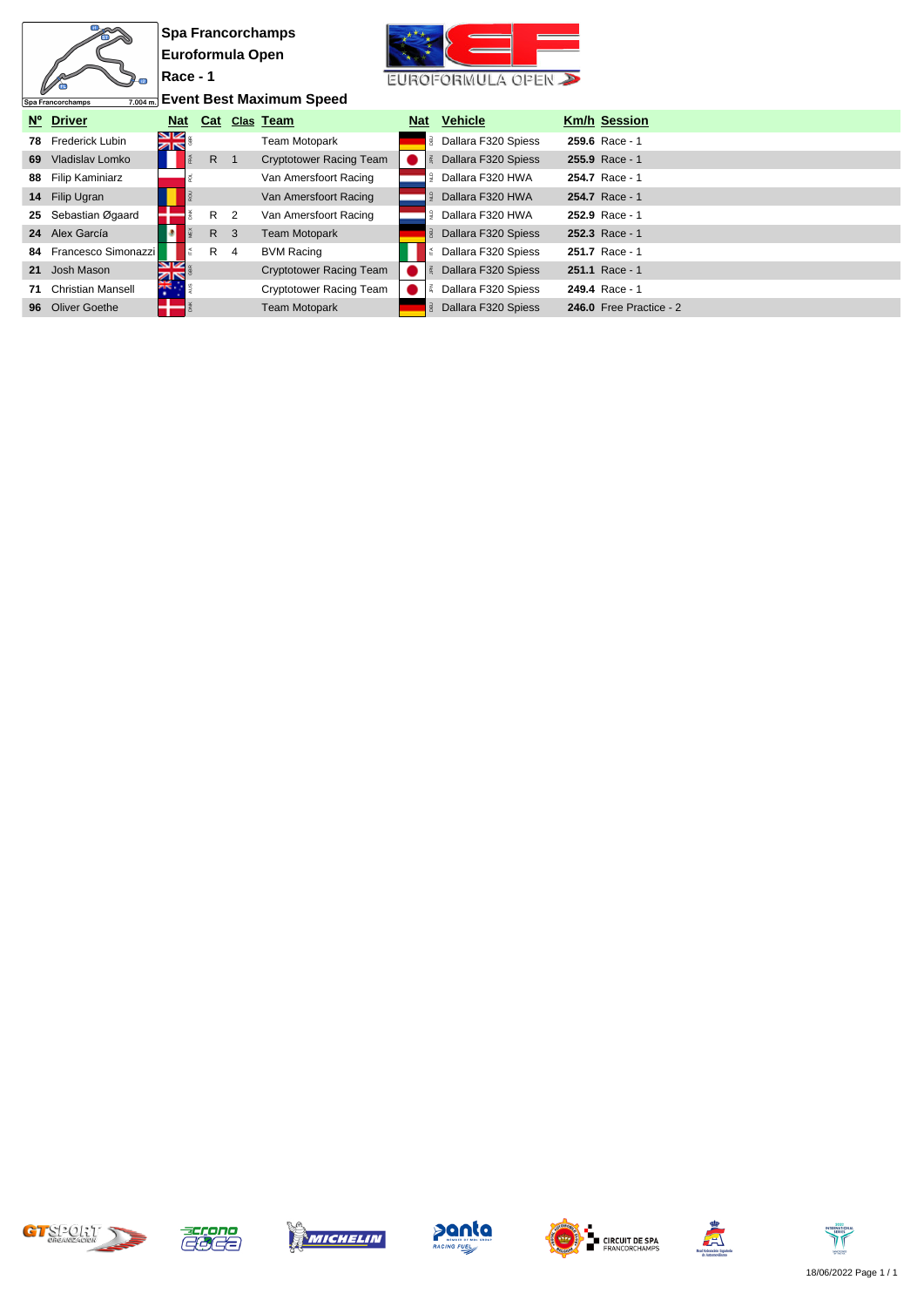

**Lap Chart** Spa Francorchamps **LAP**

 $\bullet$ 

 $\overline{\mathbf{u}}$ 衙

| Nr | Pos Grid |    | 1  | 2  | 3  | 4  | 5  | 6  | 7  | 8  | 9  | 10 | 11 | 12 | 13 | 14 |
|----|----------|----|----|----|----|----|----|----|----|----|----|----|----|----|----|----|
| 96 | 1        | 96 | 96 | 96 | 96 | 96 | 96 | 96 | 96 | 96 | 96 | 96 | 96 | 96 | 96 | 96 |
| 14 | 2        | 14 | 71 | 71 | 71 | 71 | 71 | 71 | 71 | 71 | 71 | 71 | 71 | 71 | 21 | 71 |
| 71 | 3        | 71 | 24 | 24 | 24 | 24 | 21 | 21 | 21 | 21 | 21 | 21 | 21 | 21 | 71 | 21 |
| 24 | 4        | 24 | 14 | 14 | 21 | 21 | 24 | 24 | 24 | 24 | 69 | 69 | 69 | 69 | 69 | 69 |
| 84 | 5        | 84 | 21 | 21 | 14 | 14 | 69 | 69 | 69 | 69 | 24 | 24 | 24 | 24 | 24 | 24 |
| 25 | 6        | 25 | 25 | 25 | 25 | 69 | 14 | 14 | 25 | 25 | 25 | 25 | 25 | 25 | 25 | 25 |
| 88 | 7        | 88 | 84 | 69 | 69 | 25 | 25 | 25 | 14 | 14 | 14 | 14 | 14 | 78 | 78 | 78 |
| 78 | 8        | 78 | 69 | 84 | 78 | 78 | 78 | 78 | 78 | 78 | 78 | 78 | 78 | 14 | 14 | 14 |
| 21 | 9        | 21 | 88 | 78 | 84 | 84 | 84 | 84 | 84 | 84 | 84 | 84 | 84 | 84 | 84 | 84 |
| 69 | 10       | 69 | 78 | 88 | 88 | 88 | 88 | 88 | 88 | 88 | 88 | 88 | 88 | 88 | 88 | 88 |











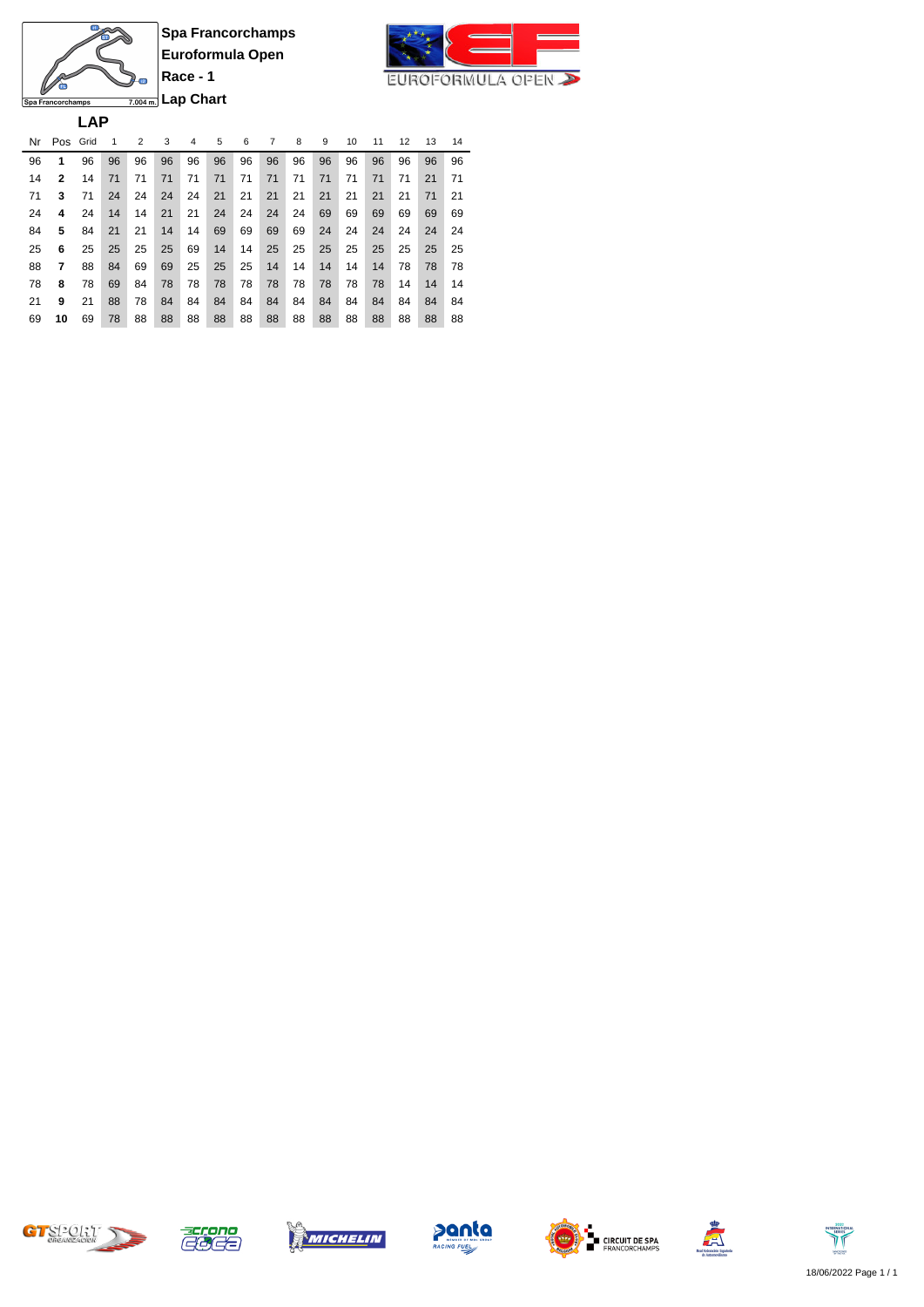

**Spa Francorchamps Euroformula Open Race - 1 Graphic Lap Chart** 



















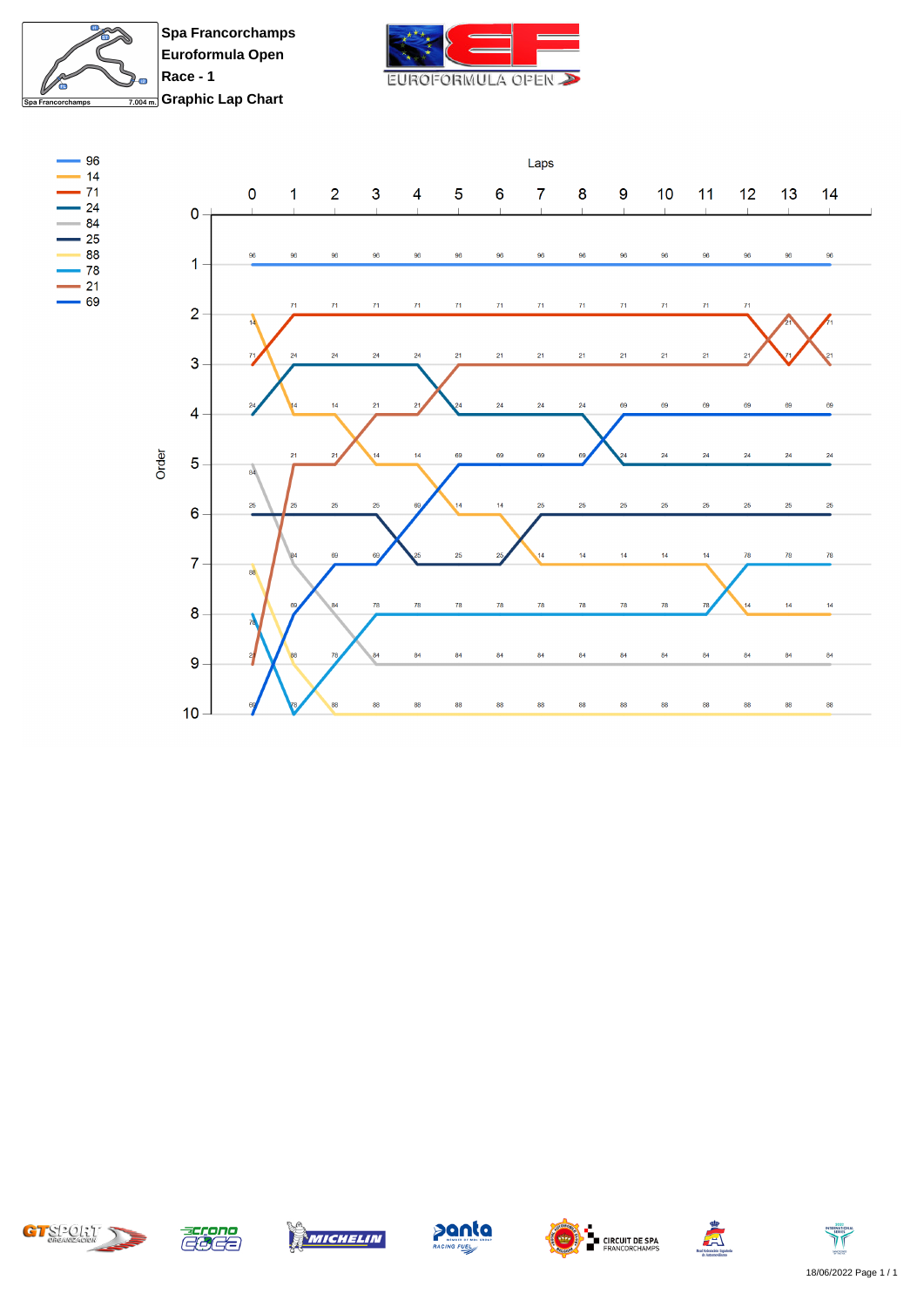| $\overline{V}$<br>Spa Francorchamps | <b>Spa Francorchamps</b><br><b>Euroformula Open</b><br>∣Race - 1<br>$\frac{1}{7.004 \text{ m}}$ Pit Stop Analysis | $\overline{\phantom{a}}$<br>EUROFORMULA OPEN $\sum$ |         |         |                 |          |             |
|-------------------------------------|-------------------------------------------------------------------------------------------------------------------|-----------------------------------------------------|---------|---------|-----------------|----------|-------------|
| In Day Time Driver<br>Nr.           | <b>Nat</b><br>Cat<br><u>Team</u>                                                                                  | <b>Vehicle</b><br><b>Nat</b>                        | In Time | Stop N° | <b>Pit Time</b> | Handicap | <u>Dif.</u> |